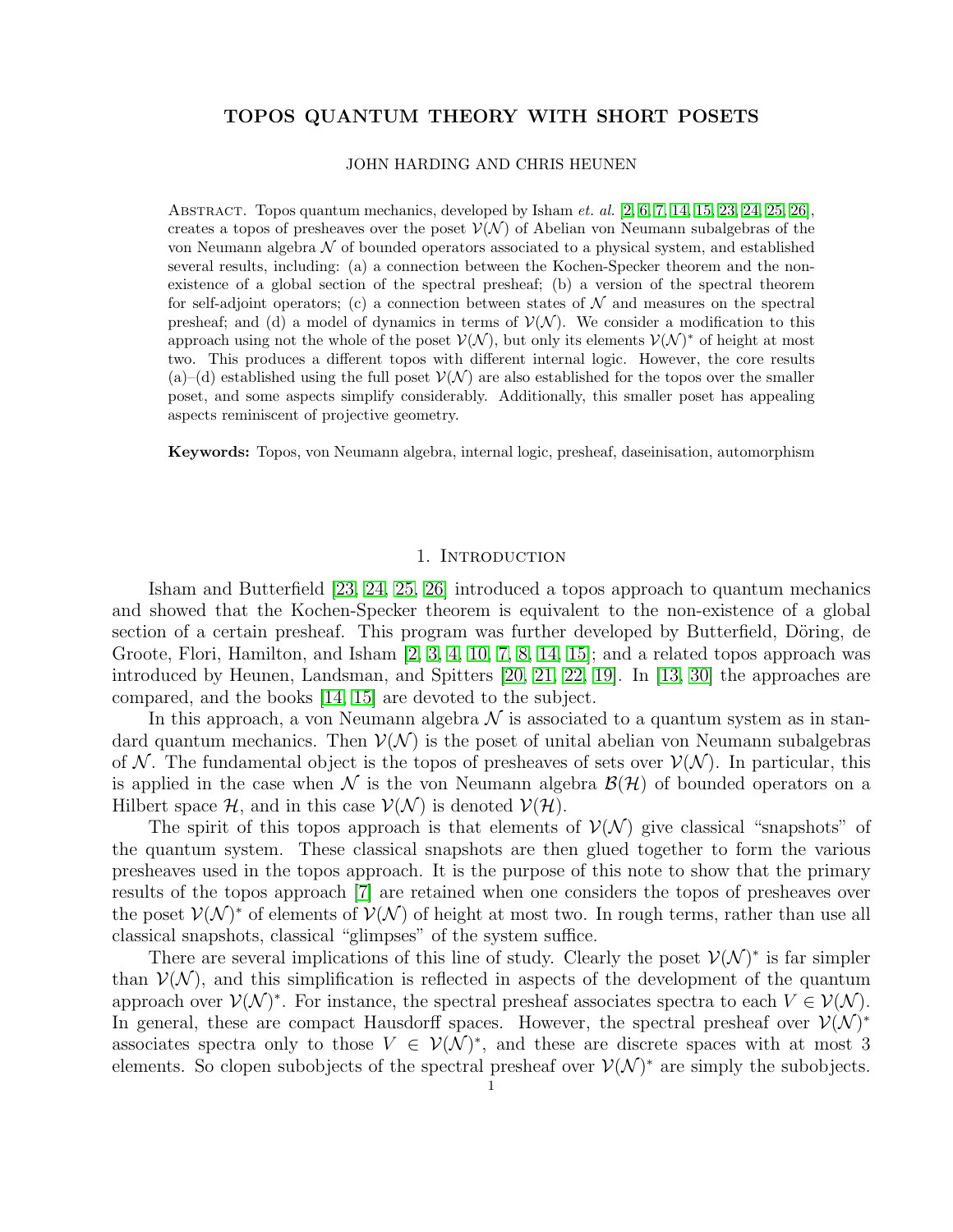In effect, the topology plays no role. The spirit of  $\mathcal{V}(\mathcal{N})$  is to take classical snapshots of the system, the spirit of  $\mathcal{V}(\mathcal{N})^*$  is to take small finite-dimensional classical snapshots.

Considering the topos approach in the setting of  $\mathcal{V}(\mathcal{N})^*$  also provides an alternate viewpoint from which one can assess the topos approach more broadly. The same core theorems are established in the topos over  $V(N)$  and that over  $V(N)^*$ , and they are established by similar methods. Yet the two toposes are not the same, and their logics have different equational properties with the logic of the topos over  $\mathcal{V}(\mathcal{N})^*$  being stronger than that of  $\mathcal{V}(\mathcal{N})$ . This leads one to ask what is the role of this logic in terms of the quantum system being represented.

In connection with the above point, there are differences between the two approaches. In [\[2\]](#page-12-0) a bijective correspondence was given between the states of  $\mathcal N$  and the finitely additive measures on  $\mathcal{V}(\mathcal{N})$ . Such measures were described as certain presheaves on the clopen subobjects of the spectral presheaf. This carries over to the  $\mathcal{V}(\mathcal{N})^*$  setting. However, a further characterization of the normal states was given in terms of those measures that satisfied a certain additional "local" property, and this does not carry to the  $\mathcal{V}(\mathcal{N})^*$  setting. It is not now known whether there are any results in the  $\mathcal{V}(\mathcal{N})$  setting expressible in "global" terms that do not carry to the  $\mathcal{V}(\mathcal{N})^*$ setting.

The topos approach in the  $\mathcal{V}(\mathcal{N})^*$  setting has some additional advantages. The poset  $\mathcal{V}(\mathcal{N})^*$ is not only much smaller than  $V(N)$ , but it is tractable to work with. In [\[16,](#page-12-19) [18\]](#page-12-20) it was shown that  $\mathcal{V}(\mathcal{N})^*$  can be treated graphically and has similarities reminiscent of projective geometry. This extends to a treatment of morphisms between the projections of von Neumann algebras  $\mathcal N$ and M that become certain order preserving maps between the posets  $\mathcal{V}(\mathcal{N})^*$  and  $\mathcal{V}(\mathcal{M})^*$ , and therefore certain geometric morphisms between their toposes. This may be of interest in the larger program of studying multiple systems indicated in [\[7\]](#page-12-2).

This note is arranged in the following way. Section [2](#page-1-0) briefly reviews the major features of the topos approach. We use the same notation and terminology as in [\[7\]](#page-12-2), and this section is provided to make the paper more easily read. Section [3](#page-3-0) shows how the major results of [\[7\]](#page-12-2) carry over to the setting of  $\mathcal{V}(\mathcal{N})^*$ . This amounts largely to isolating key features from the more complex setting of  $\mathcal{V}(\mathcal{N})$ . Section [4](#page-8-0) establishes that automorphisms of  $\mathcal{V}(\mathcal{N})^*$  behave exactly the same as automorphisms of  $\mathcal{V}(\mathcal{N})$ . Finally, Section [5](#page-10-0) contains some concluding remarks, including a discussion of the role of von Neumann algebras as opposed to the more general C\*-algebras [\[20\]](#page-12-13).

### 2. A REVIEW OF THE TOPOS APPROACH

<span id="page-1-0"></span>A detailed account of the topos approach of Isham, Butterfield and Döring is given in  $[7]$ . We follow that with the same notation in this note. We comment that  $[7]$  is largely similar to [\[8\]](#page-12-12), but we follow [\[7\]](#page-12-2) as it may be more easily obtained. We briefly review the outline here, but for details the reader should consult [\[7\]](#page-12-2).

Let N be a von Neumann algebra and  $\mathcal{V}(\mathcal{N})$  be the poset of its abelian von Neumann subalgebras. The paper [\[7\]](#page-12-2) works primarily in the setting of the von Neumann algebra  $\mathcal{B}(\mathcal{H})$  of bounded operators of a Hilbert space  $H$ , and denotes  $V(\mathcal{B}(\mathcal{H}))$  by  $V(\mathcal{H})$ . The topos of presheaves over  $\mathcal{V}(\mathcal{N})$  is the fundamental setting. The key in defining the pertinent presheaves is the notion of daseinisation [\[7,](#page-12-2) p.56]. For each  $V \in \mathcal{V}(\mathcal{N})$  let  $\mathcal{P}(V)$  be the complete Boolean algebra of projections of V. Daseinisation  $\delta$  associates to any projection  $\hat{P}$  of  $\mathcal N$  and any  $V \in \mathcal V(\mathcal N)$  the smallest projector in  $\mathcal{P}(V)$  lying above  $\hat{P}$ .

(1) 
$$
\delta(\hat{P})_V = \bigwedge \{ \hat{\alpha} \in \mathcal{P}(V) : \hat{P} \leq \hat{\alpha} \}
$$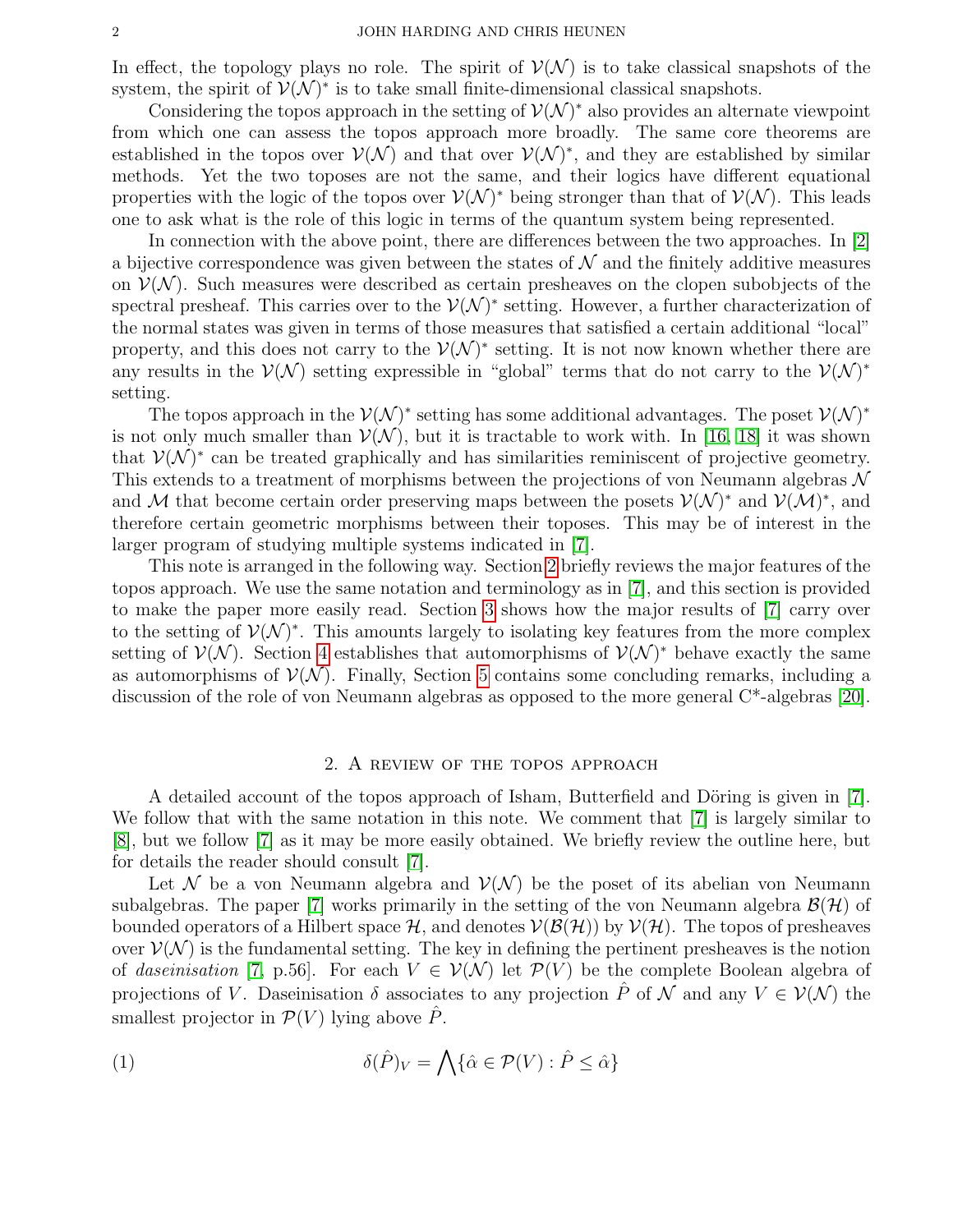The *outer presheaf* or *coarse graining presheaf* [\[7,](#page-12-2) p.57]  $\mathcal{Q}$  is defined on objects  $V \in \mathcal{V}(\mathcal{N})$ and morphisms  $i_{V'V}$  for  $V' \subseteq V$  as follows:

(2) 
$$
\underline{O}_V = \mathcal{P}(V) \quad \text{and} \quad \underline{O}(i_{V'V}) \text{ takes } \hat{P} \in \mathcal{P}(V) \text{ to } \delta(\hat{P})_{V'} \in \mathcal{P}(V')
$$

The spectrum of an abelian von Neumann algebra  $V$  is the collection of multiplicative linear functionals  $\lambda: V \to \mathbb{C}$ . It forms a compact Hausdorff space. The spectral presheaf [\[7,](#page-12-2) p.62]  $\Sigma$  is as follows:

(3) 
$$
\underline{\Sigma}_V =
$$
 spectrum of  $V$  and  $\underline{\Sigma}(i_{V'V})$  takes  $\lambda$  to its restriction  $\lambda|_{V'}$ 

Any projection  $\hat{P} \in \mathcal{N}$  gives a global element  $\delta(\hat{P})$  of  $\Omega$  [\[7,](#page-12-2) p.57]. In contrast, in the case of  $\mathcal{B}(\mathcal{H})$  where dim  $\mathcal{H} > 2$  we have the following.

<span id="page-2-1"></span>**Theorem 2.1.** ([\[7,](#page-12-2) p.62]) The Kochen-Specker theorem for a Hilbert space  $H$  is equivalent to the spectral presheaf  $\Sigma$  of  $V(H)$  having no global sections.

The "values object" for the topos approach is not completely settled, and a number of related presheaves play a role. To begin, there is the constant presheaf  $\mathbb R$  whose constant value is the ordinary real numbers. This is the internal real numbers object. The presheaves that play a larger role are variants of  $\mathbb{R}^{\leq}$  [\[7,](#page-12-2) Defns. 8.1–8.3]. For  $V \in \mathcal{V}(\mathcal{N})$  let  $\downarrow V$  be the principle downset of V and  $\mathcal{OP}(\downarrow V, \mathbb{R})$  be the set of order preserving functions  $\alpha : \downarrow V \to \mathbb{R}$ . Then

(4) 
$$
\mathbb{R}^{\preceq} = \mathcal{OP}(\downarrow V, \mathbb{R}) \text{ and } \mathbb{R}^{\preceq}(i_{V'V}) \text{ takes } \alpha \text{ to its restriction } \alpha|_{\downarrow V'}
$$

Then  $\mathbb{R}^{\geq}$  is defined similarly through order inverting functions [\[7,](#page-12-2) Defn. 8.2] and  $\mathbb{R}^{\leftrightarrow}$  [\[7,](#page-12-2) Defn. 8.3] where  $\mathbb{R}^{\leftrightarrow}{}_{V}$  is all ordered pairs  $(\alpha, \beta)$  of an order preserving function  $\alpha$  and order inverting function  $\beta$  from  $\downarrow V$  to  $\mathbb R$  with  $\alpha \leq \beta$  pointwise. This is also known as the interval domain [\[20,](#page-12-13) Sec. 1.6].

<span id="page-2-0"></span>**Theorem 2.2.** ([\[7,](#page-12-2) Thm. 8.2] For a self adjoint element  $\hat{A}$  of  $V$ , there is a natural transformation  $\check{\delta}(\hat{A})$  from the spectral presheaf  $\Sigma$  to the value presheaf  $\mathbb{R}^{\leftrightarrow}$ .

This provides an analog of the spectral theorem similar to that in the classical case — to each observable  $A$  of the system, there is a function from the states to the values object. This  $\delta$  is defined through an extension of daseinisation to self-adjoint operators. Under the "spectral order"  $\leq$  [\[7,](#page-12-2) p. 95] the self-adjoint operators  $\mathcal{N}_{sa}$  of  $\mathcal N$  form a complete lattice. For a self adjoint  $\hat{A} \in \mathcal{N}_{sa}$  the outer daseinisation  $\delta^o(\hat{A})$  is defined for  $V \in \mathcal{V}(\mathcal{N})$  by

<span id="page-2-2"></span>(5) 
$$
\delta^{o}(\hat{A})_{V} = \bigwedge \{\hat{B} \in V_{sa} : \hat{A} \preceq \hat{B}\}
$$

The inner daseinisation  $\delta^i(\hat{A})$  is defined similarly via join as the largest in  $V_{sa}$  beneath  $\hat{A}$ . Since  $\text{each } V \in \mathcal{V}(\mathcal{N}) \text{ is abelian, the self-adjoint operator } \delta^o(\hat{A})_V \text{ of } V \text{ provides a map } \delta^o(\hat{A})_V : \underline{\Sigma}_V \to \mathbb{R}$ from the spectrum  $\Sigma_V$  of V to the reals. Then for each  $\lambda \in \Sigma_V$  there is a map [\[7,](#page-12-2) p.103]  $\check{\delta}^o(\hat{A})_V(\lambda) : \downarrow V \to \mathbb{R}$  whose value at  $V' \subseteq V$  is  $\check{\delta}^o(\hat{A})_{V'}(\lambda|_{V'})$ . With similar considerations for inner daseinisation, the components for the natural transformation  $\check{\delta}(\hat{A})$  of Theorem [2.2](#page-2-0) are given by [\[7,](#page-12-2) p. 106]

(6) 
$$
\check{\delta}(\hat{A})_V = (\check{\delta}^i(\hat{A})_V(\,\cdot\,), \check{\delta}^o(\hat{A})_V(\,\cdot\,)) : \underline{\Sigma}_V \to \underline{\mathbb{R}}^{\leftrightarrow}{}_{V}
$$

This is one of the primary results of the topos approach, showing that the observables, state space, and values object behave in a classical way. We discuss one further result from the topos approach. For this, a further notion is required.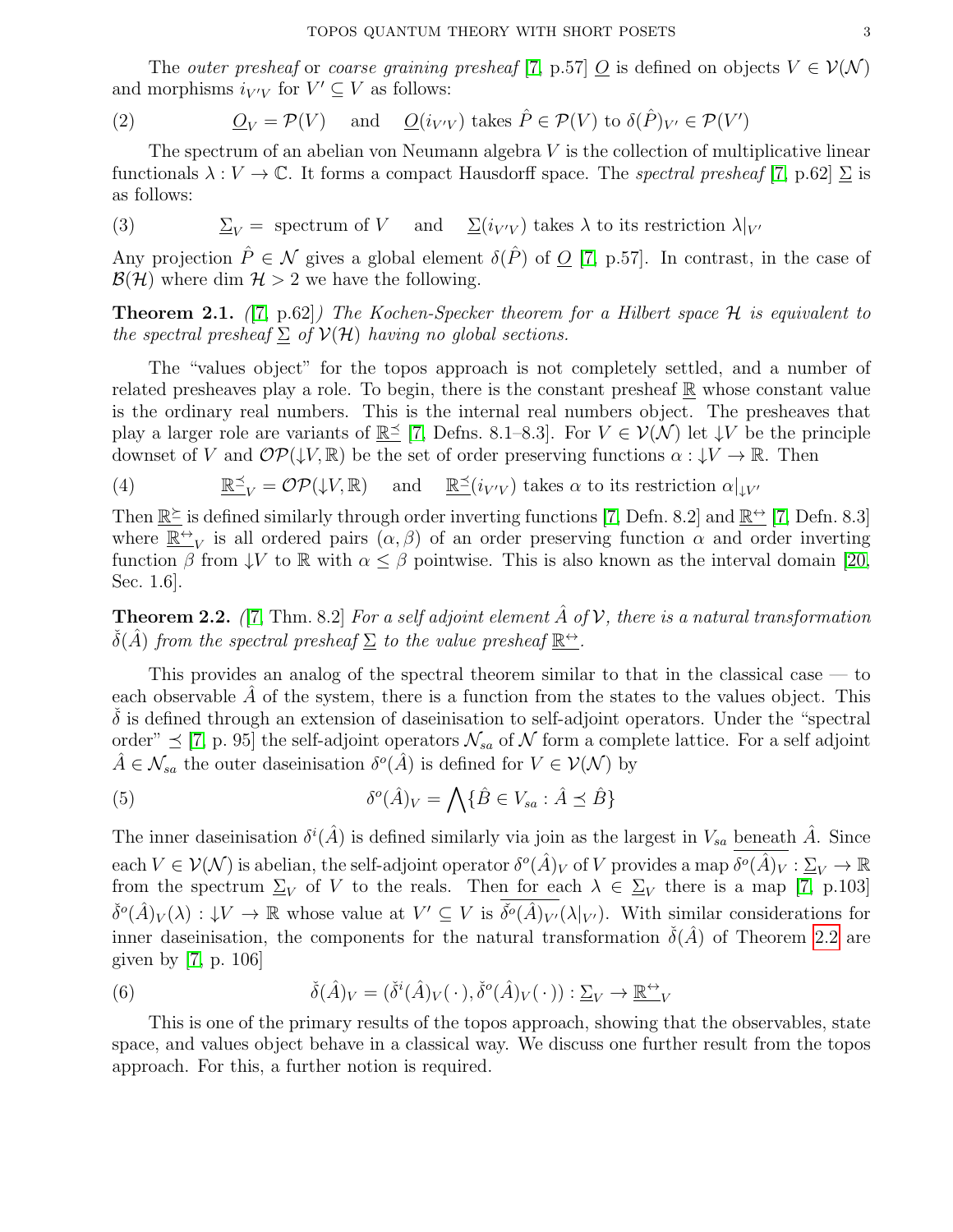A subobject  $\underline{S}$  of the spectral presheaf is *clopen* if  $\underline{S}_V$  clopen in  $\underline{\Sigma}_V$  for each V. The standard relation between projections of a commutative von Neumann algebra and clopen subsets of its spectrum provides [\[7,](#page-12-2) p.63] that each projection  $\hat{P}$  of  $\cal N$  gives a clopen subobject  $\delta(\hat{P})$  whose value at V is the clopen subset of  $\Sigma_V$  associated to the projection  $\delta(\hat{P})_V$  of V. It is shown [\[7,](#page-12-2) p.62] that the clopen subobjects  $\text{Sub}_{cl}(\Sigma)$  of  $\Sigma$  form a Heyting algebra, and that there is a presheaf  $P_{cl}\Sigma$  whose global elements are these clopen subobjects.

<span id="page-3-3"></span>**Definition 2.3.** ([\[2,](#page-12-0) p. 7]) A measure or valuation  $\mu$  on the presheaf  $P_{cl}\underline{\Sigma}$  is a mapping  $\mu$ :  $P_{cl} \underline{\Sigma} \rightarrow \Gamma[0,1] \stackrel{\simeq}{=}$  with  $\mu(\underline{\Sigma}) = 1$  and  $\mu(S_1 \vee S_2) + \mu(S_1 \wedge S_2) = \mu(S_1) + \mu(S_2)$ .

In this definition, the meet and join operations are those of the Heyting algebra  $P_{cl}\Sigma$  and the addition is the addition of  $\Gamma[0,1]^\succeq$  given by pointwise sum of increasing and decreasing functions. In [\[2\]](#page-12-0) the following is established.

<span id="page-3-2"></span>**Theorem 2.4.** (2, Theorem IV.1) For any von Neumann algebra N with no direct summand of type  $I_2$  there is a bijection between the set of states of N and the set of measures on the clopen subobjects of the spectral presheaf  $\Sigma$  of  $V(N)$ .

In [\[2,](#page-12-0) Cor. IV.2], it is also shown that the normal states of  $\mathcal N$  correspond to the locally σ-additive measures [\[2,](#page-12-0) Eqn. (42)] on  $P_{cl} \underline{\Sigma}$ , i.e. those that are σ-additive in each component V.

# 3. THE TOPOS APPROACH OVER  $\mathcal{V}(\mathcal{N})^*$

<span id="page-3-0"></span>In this section, we discuss the results of the previous section in the setting of the topos over  $\mathcal{V}(\mathcal{N})^*$ , the elements of height at most two in  $\mathcal{V}(\mathcal{N})$ . Here, all presheaves of the previous section retain their meaning, but we restrict their domain to the subposet  $\mathcal{V}(\mathcal{N})^*$  of  $\mathcal{V}(\mathcal{N})$ . Rather than work directly with the poset  $\mathcal{V}(\mathcal{N})^*$ , we work with an isomorphic poset constructed through the Boolean subalgebras of the projection lattice of  $\mathcal N$ .

**Definition 3.1.** For a von Neumann algebra  $\mathcal{N}$ , let  $\mathcal{P}(\mathcal{N})$  be its lattice of projections, BSub( $\mathcal{N}$ ) be the poset of complete Boolean subalgebras of  $\mathcal{P}(\mathcal{N})$ , and  $\text{BSub}(\mathcal{N})^*$  be the elements of height at most two in  $BSub(\mathcal{N})$ .

It is well known that if  $V \in \mathcal{V}(\mathcal{N})$ , then  $\mathcal{P}(V)$  is a complete Boolean subalgebra of  $\mathcal{P}(\mathcal{N})$ . Conversely, if B is a complete Boolean subalgebra of  $\mathcal{P}(\mathcal{N})$  then its double commutant  $\mathcal{P}(V)''$ in N is an abelian von Neumann subalgebra of N. Further,  $\mathcal{P}(V)'' = V$  and  $\mathcal{P}(B'') = B$ . This establishes the following.

**Proposition 3.2.** For a von Neumann algebra N, the posets  $V(N)$  and  $BSub(N)$  are isomorphic, and the posets  $\mathcal{V}(\mathcal{N})^*$  and  $\text{BSub}(\mathcal{N})^*$  are isomorphic. Further, the elements of  $\text{BSub}(\mathcal{N})^*$ are exactly the Boolean subalgebras of  $\mathcal{P}(\mathcal{N})$  that have at most 8 elements.

Each of the presheaves of the previous section has a restriction to  $\mathcal{V}(\mathcal{N})^*$ , and these can be realized in an equivalent way as presheaves over  $\text{BSub}(\mathcal{N})^*$ . We discuss how the restriction of the spectral presheaf can be realized as a presheaf  $\Sigma^*$  over BSub( $\mathcal{N}$ )<sup>\*</sup>.

For  $V \in \mathcal{V}(\mathcal{N})$ , its spectrum is the set of all multiplicative linear functionals  $\lambda : V \to \mathbb{C}$ . Each such  $\lambda$  is determined by its restriction  $\lambda|_{\mathcal{P}(V)}$  to the projections of V, this restriction is a Boolean algebra homomorphism  $\lambda|_{\mathcal{P}(V)} : \mathcal{P}(V) \to 2$ , and each Boolean algebra homomorphism from  $\mathcal{P}(V)$  to 2 arises this way. Thus the spectrum of V is realized as the Stone space of  $\mathcal{P}(V)$ . Define the presheaf  $\Sigma^*$  on BSub $(\mathcal{N})^*$  by

<span id="page-3-1"></span>(7)  $\Sigma_B^* =$  Stone spectrum of B and  $\Sigma^*(i_{B'B})$  takes  $\lambda$  to its restriction  $\lambda|_{B'}$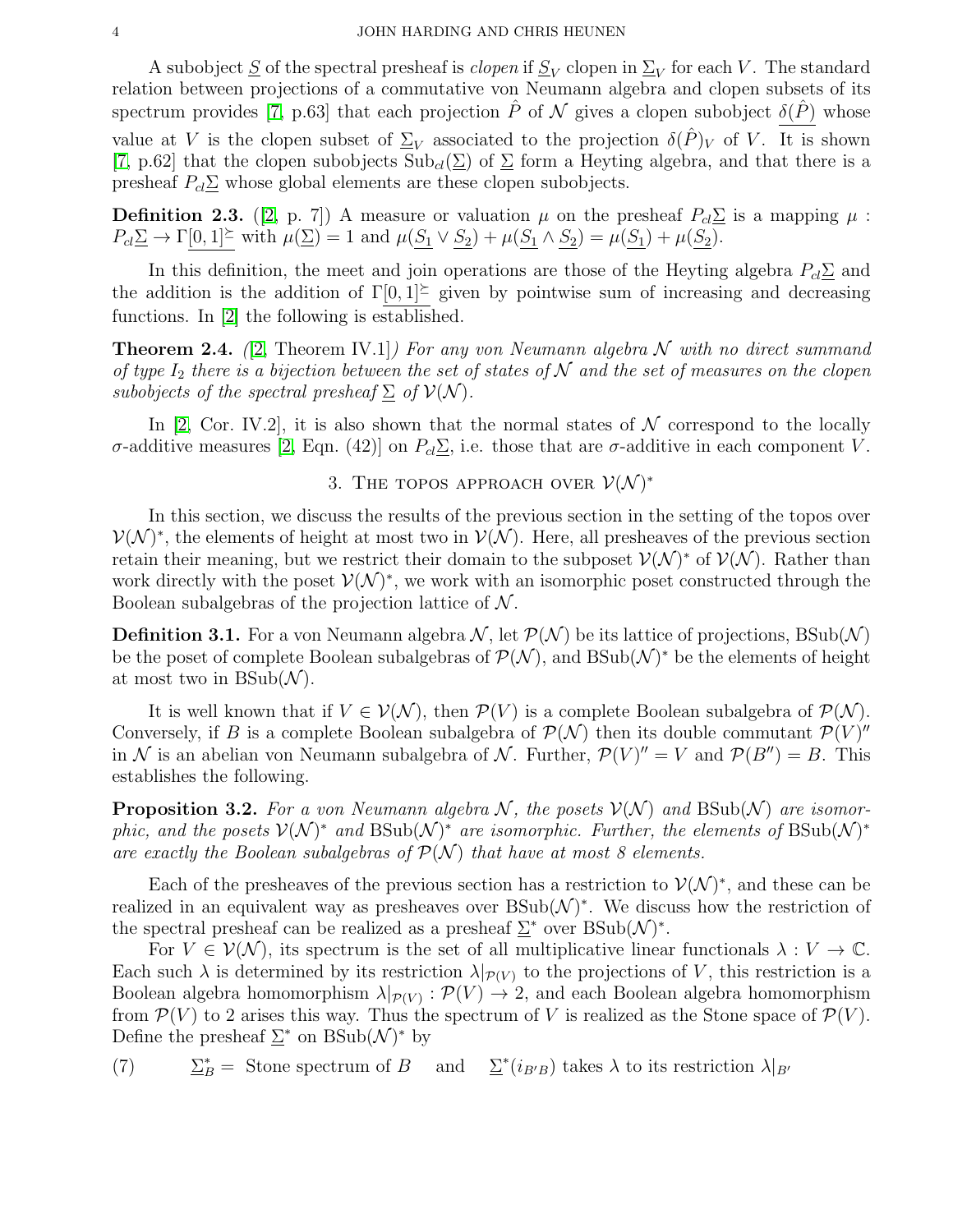Note that this spectral presheaf  $\Sigma^*$  is considerably simpler than  $\Sigma$  both in the fact that its domain is a much simpler poset, and that the objects  $\Sigma^*$  are Stone spaces of at most 8-element Boolean algebras, hence at most 3-element sets with the discrete topology, rather than infinite compact Hausdorff spaces. We use this spectral sheaf in the following version of Theorem [2.1.](#page-2-1)

<span id="page-4-0"></span>**Theorem 3.3.** The Kochen-Specker theorem for a Hilbert space  $H$  of dim  $> 2$  is equivalent to the spectral presheaf  $\Sigma^*$  of  $V(H)^*$  having no global sections.

*Proof.* Rephrasing, the statement means that from a global section s of  $\Sigma^*$  one can construct a finitely additive 0,1-valued measure  $\sigma$  on the projections of H, and from a finitely additive 0,1-valued measure  $\sigma$  on the projections of H one can construct a global section s of  $\Sigma^*$ . We work with the poset  $BSub(\mathcal{B}(\mathcal{H}))^*$ , which we denote  $BSub(\mathcal{H})^*$ , and the realization of the spectral presheaf given in [\(7\)](#page-3-1).

Suppose s is a global section of  $\Sigma^*$ . Then for each  $B \in BSub(\mathcal{H})^*$  we have an element  $s_B$ in the Stone space of B, and if  $B' \subseteq B$  then  $s_{B'}$  is the restriction  $s_B|B'$  of the homomorphism  $s_B : B \to 2$ . For each projection p of H different from 0,1 we have that  $B_p = \{0, p, p', 1\}$  is a 4-element Boolean subalgebra of  $\mathcal{P}(\mathcal{H})$ . Define  $\sigma : \mathcal{P}(\mathcal{H}) \to 2$  by setting  $\sigma(p) = s_{B_p}(p)$  for  $p \neq 0, 1$  and setting  $\sigma(0) = 0$ , and  $\sigma(1) = 1$ .

To see that  $\sigma$  is a finitely additive measure, we need only show that if p, q are orthogonal projections, then  $\sigma(p \vee q) = \sigma(p) + \sigma(q)$ . It is enough to show this when neither p, q is 0, 1. But then there is an 8-element Boolean subalgebra B of  $\mathcal{P}(\mathcal{H})$  containing both p, q. Since  $s_{B_p}$ is the restriction of  $s_B$  we have that  $\sigma(p) = s_{B_p}(p) = s_B(p)$ . Similarly,  $\sigma(q) = s_B(q)$  and  $\sigma(p \vee q) = s_B(p \vee q)$ . So our result follows since  $s_B$  is a Boolean algebra homomorphism.

Conversely, suppose  $\sigma : \mathcal{P}(\mathcal{H}) \to 2$  is a finitely additive measure. Then for each Boolean subalgebra B of  $\mathcal{P}(\mathcal{H})$  we have  $\sigma|B$  is a Boolean algebra homomorphism. So we obtain a global section s of  $\mathcal{L}^*$  by setting  $s_B = \sigma | B$ .

Remark 3.4. The proof of Theorem [3.3](#page-4-0) essentially just extracts the pertinent details from the proof of Theorem [2.1.](#page-2-1) That one can do this is the essential point. The proof "lives" at the level of  $\mathcal{V}(\mathcal{N})^*$ , and the vast portion of  $\mathcal{V}(\mathcal{N})$  plays no role.

**Remark 3.5.** Suppose P is a subposet of  $V(N)$ . One can always restrict presheaves over  $V(N)$ to presheaves over P. The dangers in relying on restrictions to move results such as those of the previous section from one topos of presheaves to another is that restriction may not be a one-one or onto correspondence between presheaves of  $\mathcal{V}(\mathcal{N})$  and presheaves of P.

If we let P be all elements of height one in  $\mathcal{V}(\mathcal{N})$ , then the analog of Theorem [3.3](#page-4-0) fails for presheaves over P. In this case P consists of an antichain with one element for each Boolean subalgebra  $B_p = \{0, p, p', 1\}$  of  $\mathcal{P}(\mathcal{H})$ . The spectral presheaf is an indexed family of 2-element sets. Each choice function of the product of these two element sets gives a presheaf of 1-element sets that yields a global section of the spectral presheaf. Including elements of height 2 in P provides an additional restriction that eliminates these unwanted presheaves.

Restriction from presheaves of  $\mathcal{V}(\mathcal{N})$  to presheaves of  $\mathcal{V}(\mathcal{N})^*$  is not one-one, and we do not know if it is onto. However, restriction in this setting is sufficiently well behaved to preserve the results of the previous setting, and this restricted setting provides much simpler presheaves.

Remark 3.6. A question related to the existence of a 0,1-valued measure on the projection lattice  $\mathcal{P}(\mathcal{H})$  was raised in [\[17\]](#page-12-21). Does there exist a non-constant  $\mathbb{Z}_2$ -valued state on  $\mathcal{P}(\mathcal{H})$  when H has dimension three? This amounts to assigning to the atoms P of  $\mathcal{P}(\mathcal{H})$  values 0 or 1 such that each pairwise orthogonal triple of atoms has an even number assigned 1.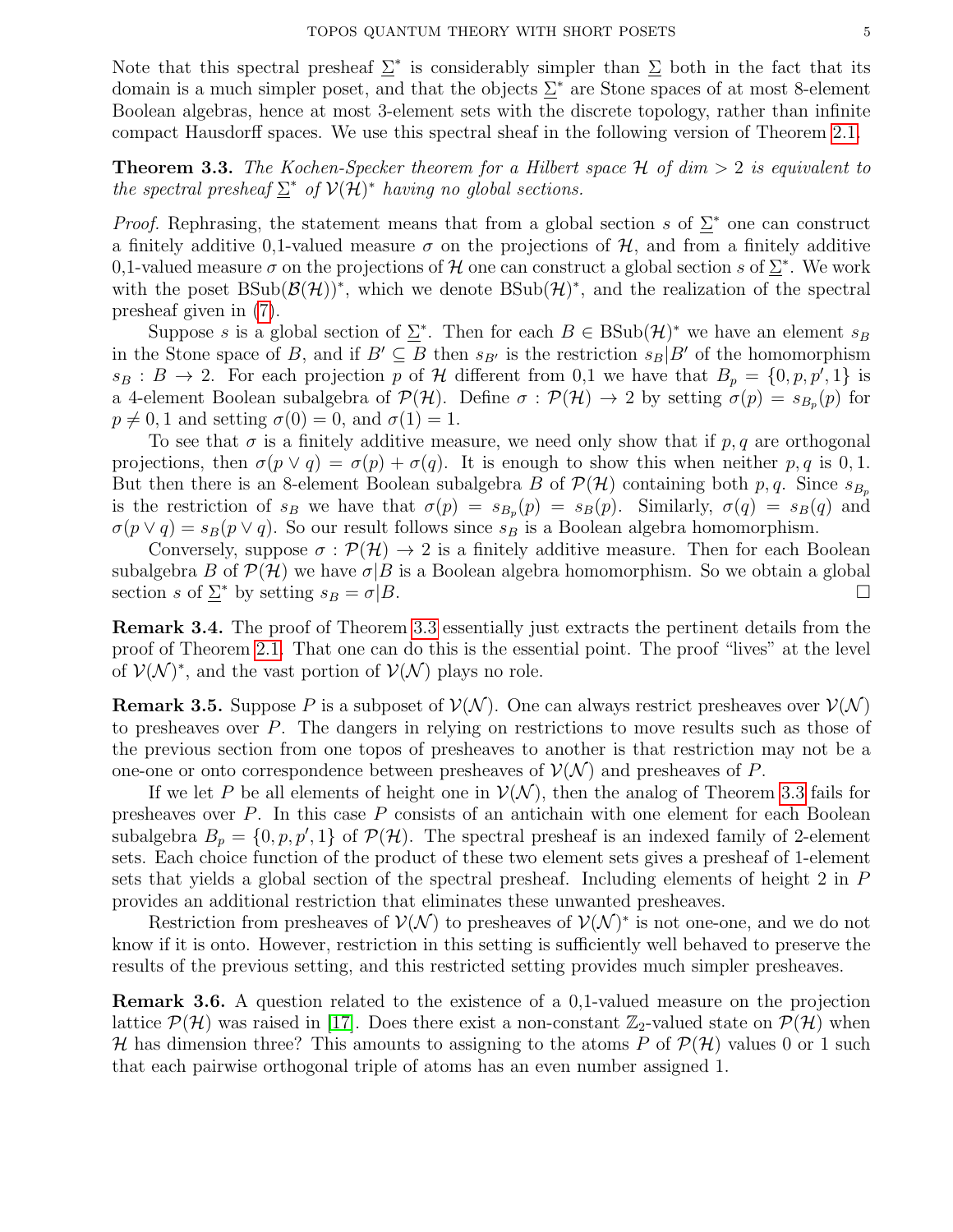#### 6 JOHN HARDING AND CHRIS HEUNEN

We remark that this can be formulated as the existence of a global section of a presheaf  $G$  of groups on  $\text{BSub}(\mathcal{H})$  (which in dimension 3 is equal to  $\text{BSub}(\mathcal{H})^*$ ). For each 4-element Boolean subalgebra B let  $G_B$  be  $\mathbb{Z}_2$  and for each 8-element Boolean subalgebra let  $G_B$  be the Klein 4 group K. There are three 4-element Boolean subalgebras of any 8-element Boolean algebra, and there are three projections from  $K$  onto  $\mathbb{Z}_2$ . For each 8-element Boolean algebra assign these three projections as the maps  $\underline{G}(i_{B,B})$  for the three 4-element Boolean subalgebras  $B'$  of B in some fashion. Then for a global section  $\sigma$  of G define for an atom P of  $\mathcal{P}(\mathcal{H})$  the value  $\sigma(B_P)$ where  $B_P = \{0, P, 1 - P, 1\}$ . If P, Q, R are pairwise orthogonal atoms with B the Boolean subalgebra containing them, one sees using  $\sigma(B)$  that either none, or exactly two, are assigned value 1. Conversely, any  $\mathbb{Z}_2$ -valued state can be used to build a global section.

In [\[7,](#page-12-2) p. 91] it is suggested that homological methods might be tied to the connection between the Kochen-Specker theorem and global sections of the spectral presheaf. If any progress in this direction occurs, it may also lead to progress on the  $\mathbb{Z}_2$ -valued state problem which remains unsolved. See also [\[29,](#page-12-22) [1\]](#page-12-23).

We return to our program of studying results of Section 2 in the setting of restrictions to BSub(N)<sup>\*</sup>. Outer daseinisation  $\delta^o(\hat{A})$  of a self adjoint operator  $\hat{A}$  of N is given in [\(5\)](#page-2-2). For each such  $\hat{A}$  this provides [\[7,](#page-12-2) Thm. 7.1] a global element of the "outer de Groot presheaf"  $\mathbb{O}$ [\[7,](#page-12-2) Def. 7.3] where  $\underline{\mathbb{O}}_V = V_{sa}$  the self-adjoint operators of V and  $\underline{\mathbb{O}}(i_{V'V}) : V_{sa} \to V'_{sa}$  is given by outer daseinisation. The restriction of  $\delta^o$  to  $\mathcal{V}(\mathcal{N})^*$  is realized over  $\text{BSub}(\mathcal{N})^*$  via the double commutant, with  $(\delta^o)^*(\hat{A})_B = \delta^o(\hat{A})_{B''}$ . The restriction of  $\mathbb{O}$  to  $\mathcal{V}(\mathcal{N})^*$  is realized as a presheaf  $\mathbb{O}^*$ over BSub( $\mathcal{N}$ )<sup>\*</sup> where  $\underline{\mathbb{O}^*}_{B} = (B'')_{sa}$  and  $\underline{\mathbb{O}^*}(i_{B'B})(\hat{A}) = \delta^o_{(B')''}(\hat{A})$ . We then have the following analog of [\[7,](#page-12-2) Thm. 7.1].

**Theorem 3.7.** Outer daseinisation  $(\delta^o)^*$  gives an injective mapping  $(\delta^o)^* : \mathcal{N}_{sa} \to \Gamma \mathbb{O}^*$  from the self-adjoint operators of N to the global sections of the outer presheaf on  $BSub(N)^*$ .

*Proof.* That  $(\delta^o)^*$  gives such a mapping follows from [\[7,](#page-12-2) Thm. 7.1] and the fact that the ingredients involved are realizations over  $\text{BSub}(\mathcal{N})^*$  of restrictions of the outer presheaf and outer daseinisation over  $\mathcal{V}(\mathcal{N})$ . However, injectivity does not follow immediately, and further can not be obtained from the argument for injectivity given in [\[7,](#page-12-2) Thm. 7.1] which involves infinite dimensional von Neumann subalgebras. We argue this directly.

Suppose  $\hat{A}$  and  $\hat{A}'$  are distinct self-adjoint operators of N with  $E_\lambda$  ( $\lambda \in \mathbb{R}$ ) the spectral resolution [\[7,](#page-12-2) p. 94] of  $\hat{A}$  and  $E'_{\lambda}$  ( $\lambda \in \mathbb{R}$ ) that of  $\hat{A}'$ . Since  $\hat{A} \neq \hat{A}'$ , their spectral resolutions differ [\[27,](#page-12-24) Thm. 5.2.4], so there is  $\lambda_0 \in \mathbb{R}$  with  $E_{\lambda_0} \neq E'_{\lambda_0}$ . Assume  $E'_{\lambda_0} \nleq E_{\lambda_0}$ . From the definition of a spectral resolution,  $E_{\lambda_0} = \Lambda \{ E_\mu : \lambda_0 < \mu \}$ , so there is  $\lambda_0 < \mu_0$  with  $E'_{\lambda_0} \nleq E_{\mu_0}$ . Let  $B = \{0, E_{\mu_0}, 1 - E_{\mu_0}, 1\}$  be the Boolean algebra of projections generated by  $E_{\mu_0}$  and let  $V = B''$ be its double commutant. Note that B is a 4-element Boolean algebra, so belongs to  $\text{BSub}(\mathcal{N})^*$ . We claim that the global sections  $(\delta^o)^*(\hat{A})$  and  $(\delta^o)^*(\hat{A}')$  differ at their B components.

Recall that  $\delta^0(E)_V$  is the least projection in V above E. Then since  $\lambda_0 < \mu_0$  we have  $\Lambda\{\delta^0(E_\mu)_V:\lambda_0\lt\mu\}\leq \delta^0(E_{\mu_0})_V=E_{\mu_0}$ . Since  $E'_{\lambda_0}\nleq E_{\mu_0}$  and spectral resolutions are order preserving, we have  $E'_{\mu} \nleq E_{\mu_0}$  for each  $\lambda_0 < \mu$ . Since B has 4 elements, this implies that  $\delta^0(E'_\mu)_V \geq 1 - E_{\mu_0}$  for each  $\lambda_0 < \mu$ , and therefore  $\Lambda \{ \delta^0(E'_\mu)_V : \lambda_0 < \mu \} \geq 1 - E_{\mu_0}$ . By [\[7,](#page-12-2) p. 95] there are resolutions of the identity in  $V$  given by

$$
\lambda \mapsto \bigwedge \{ \delta^o(E_\mu)_V : \lambda < \mu \} \quad \text{ and } \quad \lambda \mapsto \bigwedge \{ \delta^o(E'_\mu)_V : \lambda < \mu \}
$$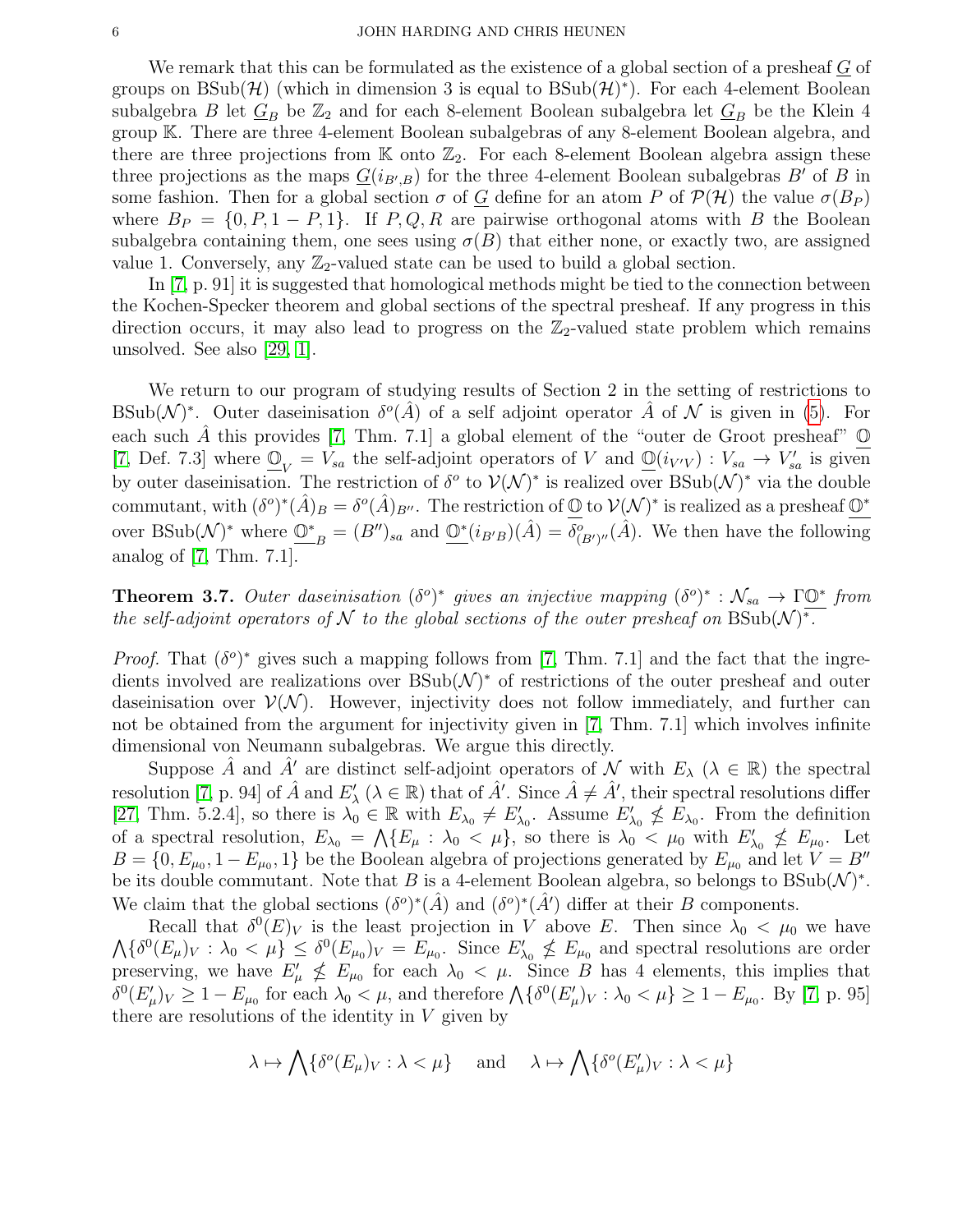By [\[7,](#page-12-2) Defn. 7.2] and [\[7,](#page-12-2) (7.21)] the first of these is the resolution of the identity of the self-adjoint operator  $\delta^o(\hat{A})_V$  and the second is that of  $\delta^0(\hat{A}')_V$ . Since these resolutions of the identity differ at  $\lambda_0$ , by [\[27,](#page-12-24) Thm. 5.2.4] we have  $\delta^o(\hat{A})_V \neq \delta^0(\hat{A}')_V$ . Thus  $(\delta^o)^*(\hat{A})_B \neq (\delta^0)^*(\hat{A}')_B$ , showing that the global sections  $(\delta^o)^*(\hat{A})$  and  $(\delta^o)^*(\hat{A}')$  differ.

**Remark 3.8.** While the mapping  $\delta^0$  of the self-adjoint operators  $\hat{A}$  of  $\mathcal N$  into the global sections of the outer presheaf over  $V(N)$  is injective, by [\[7,](#page-12-2) p. 99] it is not surjective. There are many other instances in topos quantum mechanics over  $\mathcal{V}(\mathcal{N})$  providing an injective, but not surjective, mapping of some standard quantum mechanical notion into a the the topos formalism.

Examples of injective, but not surjective, maps include the following. Inner daseinisation gives a map  $\delta^i$  from the self-adjoint operators  $\hat{A}$  of  $\cal N$  into the global sections of the inner presheaf I [\[7,](#page-12-2) Thm. 7.1]; the map of the projection operators  $\mathcal{P}(\mathcal{N})$  into the global sections of the presheaf  $\mathcal{P}_{cl}\Sigma$  of clopen subsets of the spectral presheaf [\[7,](#page-12-2) Thm. 5.4]; and the mappings of pure states  $|\psi\rangle$  of H to truth objects [\[7,](#page-12-2) p. 81] and to pseudo-states [7, p. 83]. In each case, showing these maps are injective is accomplished by finding a 4-element Boolean subalgebra B of projections so that they differ at the stage  $V = B''$ . Thus, the corresponding maps in the setting of  $BSub(\mathcal{N})^*$  are also injective.

<span id="page-6-0"></span>**Remark 3.9.** Restricting the presheaf  $P_{cl}\Sigma$  of clopen subsets of the spectral presheaf to the setting of  $BSub(\mathcal{N})^*$  provides considerable simplification. For a general abelian von Neumann subalgebra V, its spectrum  $\Sigma_V$  is a compact Hausdorff space. When  $V = B''$  for a Boolean algebra of projections of  $\mathcal N$  with at most 8 elements, the spectrum  $\Sigma_V$  is a discrete space with at most 3 elements, thus clopen subsets of  $\Sigma_V$  are simply subsets of V. So the restriction of  $P_{cl}\Sigma$  to BSub( $\mathcal{N}$ )<sup>\*</sup> is simply the power object of the restriction of  $\Sigma$ . Thus, there is no need for a proof that this power object is a Heyting algebra as power objects are Heyting algebras in any topos.

We consider Theorem [2.2](#page-2-0) in view of restrictions to  $BSub(\mathcal{N})^*$ . Our argument uses only properties of restriction, and not the details specific to this situation, so applies to many such situations. Suppose A is a self-adjoint operator of V. Theorem [2.2](#page-2-0) shows that  $\delta(A)$  is a natural transformation from the spectral presheaf  $\Sigma$  to the value presheaf  $\mathbb{R}^{\leftrightarrow}$ . This means that for each  $V \in \mathcal{V}(\mathcal{N})$  there is a function  $\check{\delta}(\hat{A})_V : \underline{\Sigma}_V \to \underline{\mathbb{R}} \to \underline{\cdots}_V$ , and that this collection of functions commutes with the maps  $\underline{\Sigma}(i_{V'V})$  and  $\underline{\mathbb{R}^{\leftrightarrow}}(i_{V'V})$ . Restricting to subalgebras  $V \in \mathcal{V}(\mathcal{N})^*$  we retain these maps and their commutativity, and moving this to the setting of the Boolean algebras B of projections of such V transfers these to the setting of  $\text{BSub}(\mathcal{N})^*$ . Thus, we have the following essentially for free.

**Theorem 3.10.** For a self adjoint element  $\hat{A}$  of  $V$ , we have that  $\check{\delta}(\hat{A})^*$  is a natural transformation from the spectral presheaf  $\Sigma^*$  to the value presheaf  $\mathbb{R}^{\leftrightarrow *}$ .

**Remark 3.11.** Theorems in the  $V(N)$  setting of an "equational" nature, such as Theorem [2.2,](#page-2-0) move for free to the setting of  $\text{BSub}(\mathcal{N})^*$ . The results discussed earlier in this section involving the injectivity of certain correspondences are not "equational" in nature, but as we have seen, are still retained upon restriction. In fact, in each case injectivity is realized at stage  $V = B''$ for a 4-element Boolean algebra of projections. Another issue that is not "equational" is the connection between the Kochen-Specker theorem and the non-existence of a global section of the spectral presheaf. We have seen in Theorem [3.3](#page-4-0) this is retained upon restriction to  $BSub(\mathcal{H})^*$ , but it would not be retained if restriction was to the at most 4-element Boolean subalgebras  $BSub(\mathcal{H})^{**}$  of projections.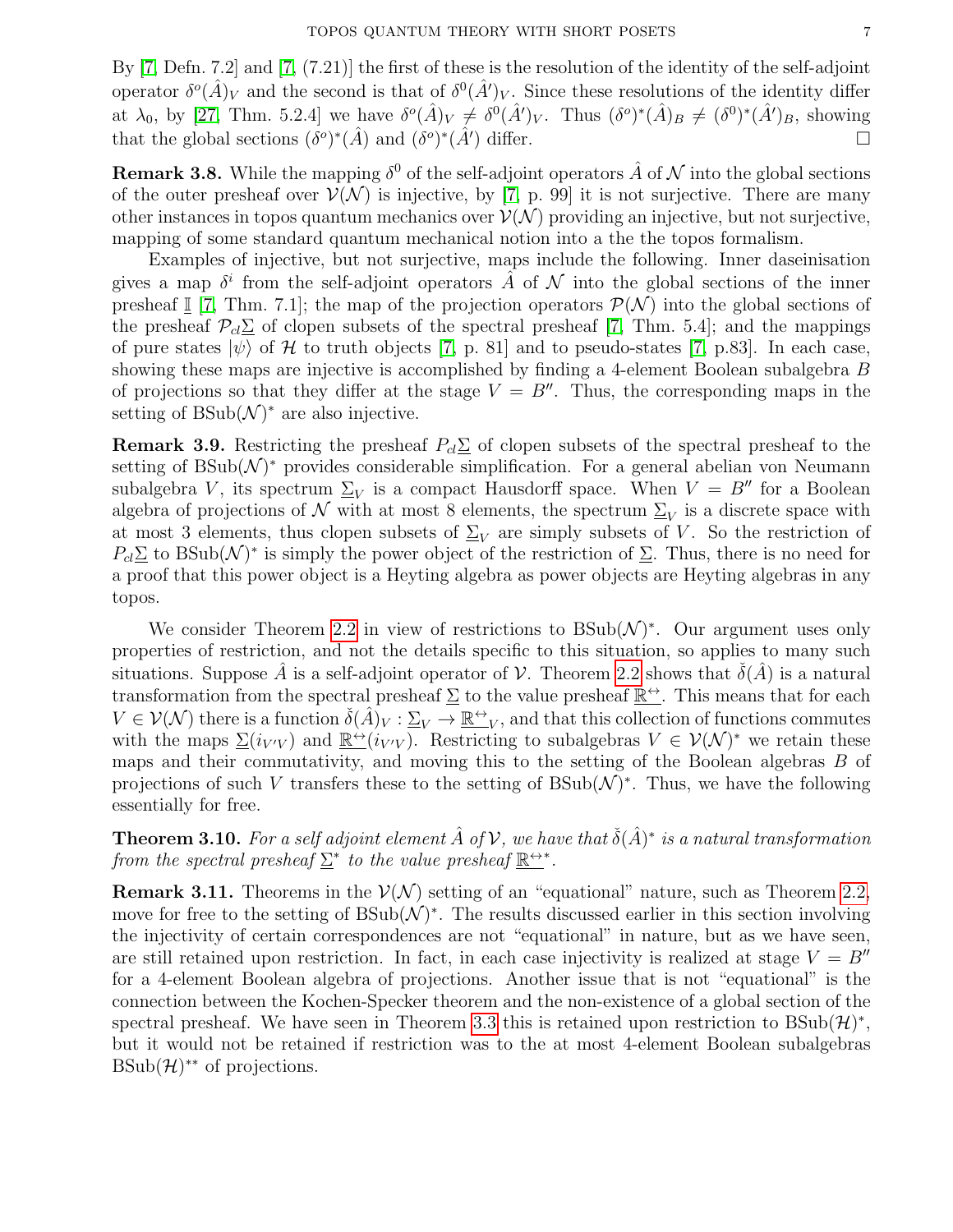We conclude this section with a view of Theorem [2.4](#page-3-2) in the context of restriction to  $BSub(\mathcal{N})^*$ . This is of particular interest as this theorem specifies a bijective correspondence between a notion from the setting of  $\mathcal N$  and one in the setting of  $\mathcal V(\mathcal N)$ . Thus it is far from equational, and appears more substantive than the simple results involving injectivity. Further, it involves the clopen subobjects  $P_{cl}\Sigma$  of the spectral presheaf, an object that changes radically upon restriction to the  $\text{BSub}(\mathcal{N})^*$  setting to the full power object of the restriction  $\Sigma^*$  of the spectral presheaf. Still, this result is preserved by restriction.

**Theorem 3.12.** For any von Neumann algebra  $N$  with no direct summand of type  $I_2$  there is a bijection between the set of states of N and the set of measures on the presheaf  $P\Sigma^*$  of subobjects of the spectral presheaf  $\Sigma^*$  of BSub( $\mathcal{N}$ )<sup>\*</sup>.

*Proof.* By Definition [2.4,](#page-3-2) a measure  $\mu$  on the presheaf  $P_{cl}\Sigma$  is a mapping  $\mu$ :  $P_{cl}\Sigma \to \Gamma[0,1]$ with  $\mu(\Sigma) = 1$  and  $\mu(S_1 \vee S_2) + \mu(S_1 \wedge S_2) = \mu(S_1) + \mu(S_2)$ . For a state  $\rho$  of N, define  $[2, (14)]$ 

$$
\mu_{\rho}: P_{cl} \underline{\Sigma} \to \Gamma[0, 1]^{\underline{\succ}} \quad \text{ sending } \quad \underline{S} \mapsto (\rho(\hat{P}_{\underline{S}_V}))_{V \in \mathcal{V}(\mathcal{N})}
$$

Here  $\underline{S}$  is a clopen subset of  $\underline{\Sigma}$ . So for each  $V \in V(\mathcal{N})$  we have  $\underline{S}_V$  is a clopen subset of the spectrum of V, and therefore corresponds to a projection denoted  $\hat{P}_{S_V}$  of V. Then  $\rho(S_V)$  is a real number in [0,1], and for  $V' \subseteq V$  we have  $\rho(\underline{S}_V) \leq \rho(\underline{S}_{V'})$ . Thus  $(\rho(\hat{P}_{\underline{S}_V}))_{V \in V(\mathcal{N})}$  is an order-inverting function from  $\mathcal{V}(\mathcal{N})$  to the real interval, so [\[2,](#page-12-0) p. 6] can be regarded as a global section of  $[0,1]^\succeq$ . Restricting to the setting of BSub(N)<sup>\*</sup> preserves all this. So for each state ρ of N we have a mapping  $\mu_{\rho}^*$  from the clopen subsets  $P_{cl}\Sigma^*$  of the spectral presheaf  $\Sigma^*$  over  $\text{BSub}(\mathcal{N})^*$  (which by Remark [3.9](#page-6-0) is the power object of  $\Sigma^*$ ) taking  $S$  to  $(\rho(\hat{P}_{S_{B''}}))_{B \in \text{BSub}(\mathcal{N})^*}$ .

To see that this map is onto, we follow [\[2,](#page-12-0) p. 8]. Suppose  $\mu^*$  is a measure on the subobjects of  $\Sigma^*$  (all of which are clopen). Let  $\hat{P}$  be any projection of  $\cal N$  and choose a subobject  $\underline{S}$  of  $\Sigma^*$ so that there is  $B \in \text{BSub}(\mathcal{N})^*$  containing  $\hat{P}$  with  $\underline{S}_B$  being the subset of the spectrum of B corresponding to  $\hat{P}$ . This  $\underline{S}$  could be chosen to be the subobject with  $\underline{S}_B$  the subset corresponding to the outer daseinisation  $\hat{P}_{B}^{o}$  for each  $B \in \text{BSub}(\mathcal{N})^*$  [\[2,](#page-12-0) (10)] since this subobject has the desired property at the 4-element subalgebra  $B_{\hat{P}} = \{0, \hat{P}, 1 - \hat{P}, 1\}$  that belongs to BSub( $\mathcal{N}$ )<sup>\*</sup>. Then, as in [\[2,](#page-12-0) (32)] set

$$
m^*(\hat{P})=\mu^*(\underline{S})(B)=\mu^*(\underline{S}_B)
$$

To show  $m^*$  is well defined, it must be shown that if  $\underline{S}, \underline{\tilde{S}}$  are two subobjects and  $B, \tilde{B}$  two elements of BSub( $\mathcal{N}$ )<sup>\*</sup> with  $\underline{S}_B$  and  $\underline{\tilde{S}}_{\tilde{B}}$  corresponding to  $\hat{P}$ , then  $\mu^*(\underline{S})(B) = \mu^*(\underline{\tilde{S}})(\tilde{B})$ . In the  $V(N)$  setting, this argument is given in [\[2,](#page-12-0) p. 8-9]. This argument applies in the current situation as well.

With  $m^*(\hat{P})$  defined for each projection  $\hat{P}$ , we next show that it defines a finitely additive measure  $m^*: \mathcal{P}(\mathcal{N}) \to [0, 1]$  on the projection lattice of  $\mathcal{N}$ . Again, the argument duplicates that of [\[2,](#page-12-0) p. 9] with the key point to show finite additivity. If  $\tilde{P}$  and  $\tilde{Q}$  are orthogonal projections, then following [\[2,](#page-12-0) p. 9] there is a context V containing  $\hat{P}$  and  $\hat{Q}$ . But  $\hat{P}$  and  $\hat{Q}$  being orthogonal implies that they generate an at most 8-element Boolean subalgebra B of projections. So  $B \in \text{BSub}(\mathcal{N})^*$ . The argument of [\[2,](#page-12-0) p. 9] then provides that  $m^*(\hat{P} \vee \hat{Q}) = m^*(\hat{P}) + m^*(\hat{Q})$ .

Then, following [\[2,](#page-12-0) p. 9], the measure  $m^*$  on the projections of N defined from the measure  $\mu^*$  on  $P\Sigma$  can be extended to a state  $\rho_{\mu^*}$  on  $\mathcal N$  provided there are no type  $I_2$  summands. The mappings  $\rho \mapsto \mu_{\rho}^*$  and  $\mu_* \mapsto \rho_{\mu^*}$  are inverse to one another as in [\[2\]](#page-12-0).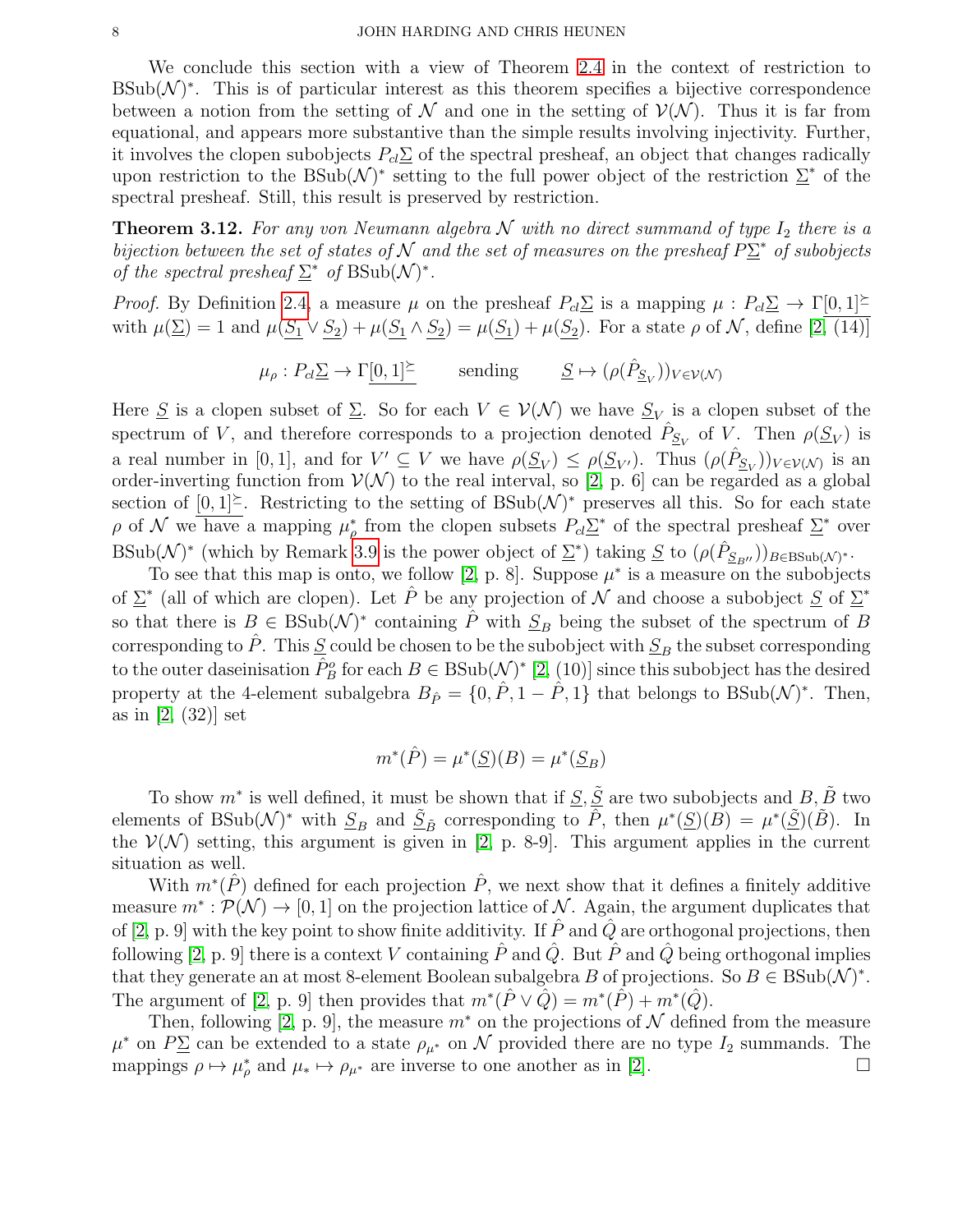Remark 3.13. We have followed the proof in [\[2\]](#page-12-0) closely to illustrate that not only does the result remain valid in the restricted setting, but the proof also remains valid in the restricted setting. One needs only 4-element Boolean subalgebras B to find a subobject given by a daseinised projection whose value at the context  $B$  is the subset of the state space of  $B$  corresponding to this projection, and then 8-element Boolean subalgebras suffice to give finite additivity.

A further result [\[2\]](#page-12-0) gives a point of departure between the  $\mathcal{V}(\mathcal{N})$  setting and the restricted setting of BSub( $\mathcal{N}$ )<sup>\*</sup>. Here, a family of clopen subobjects  $S_n$  is called *locally disjoint* if there is a context V where the subsets  $(\underline{S}_n)_V$  of the spectrum of V are disjoint. A measure  $\mu$  on the clopen subsets is called *locally*  $\sigma$ *-additive* if for each locally disjoint family of clopen subobjects  $S_n$  we have  $\mu(\bigvee S_n)(V) = \sum \mu(S_n)(V)$ . The following is given in [\[2,](#page-12-0) Cor. IV.2].

**Theorem 3.14.** The normal states of a von Neumann algebra  $N$  without type  $I_2$  summand correspond to the locally  $\sigma$ -additive measures on the clopen subobjects.

This result is not preserved upon restriction to the  $\text{BSub}(\mathcal{N})^*$  setting because the spectrum of a finite Boolean algebra is finite, so the local  $\sigma$ -additivity condition reduces the usual finite additivity of a measure of Definition [2.3.](#page-3-3) However, the nature of this local  $\sigma$ -additivity condition is different than other conditions such as those in Definition [2.3,](#page-3-3) and throughout the rest of the topos program, since it refers to the existence of a context  $V$  at which some property holds, not to a property held at all contexts. If desired, it would likely be possible to capture normal measures in the context of  $BSub(\mathcal{N})^*$  via a different type of unorthodox condition based on the fact [\[18,](#page-12-20) Prop. 2.10 that joins of projections can be captured from the poset structure  $BSub(\mathcal{N})^*$ . It is unclear how either of these approaches to normal measures relates to the program of formulating quantum theory within a topos.

### 4. Automorphisms

<span id="page-8-0"></span>There is a considerable amount of literature on the topics of automorphisms and group representations in the topos approach. We will not review it all, but merely discuss some basics, referring to the literature for background [\[10\]](#page-12-11).

<span id="page-8-1"></span>**Definition 4.1.** [\[10,](#page-12-11) p19] For  $\mathcal N$  a von Neumann algebra, an automorphism of the spectral presheaf  $\Sigma$  is a pair  $(\Gamma, \tau)$  of is an essential geometric automorphism  $\Gamma$  of the topos of presheaves on  $\mathcal{V}(\mathcal{N})$  with inverse image functor  $\Gamma^*$ , and a natural isomorphism  $\tau: \Gamma^*(\Sigma) \to \Sigma$  whose every component  $\tau_V: \Gamma^*(\underline{\Sigma})_V \to \underline{\Sigma}_V$  is a homeomorphism. Hence an automorphism acts as

 $\Sigma \xrightarrow{\Gamma^*} \Gamma^*(\Sigma) \xrightarrow{\tau} \Sigma.$ 

Write the group of automorphisms of  $\Sigma$  as  $Aut(\Sigma)$ .

Because a poset category is Cauchy complete, each essential geometric morphism  $\Gamma$  arises from an order-automorphism  $\gamma$  of  $\mathcal{V}(\mathcal{N})$ , with the action of the inverse image functor  $\Gamma^*$  on the spectral presheaf given by  $\Gamma^*(\Sigma)_V = \Sigma_{\gamma(V)}$  [\[10,](#page-12-11) p7]. Furthermore, since  $\Sigma_V$  is the spectrum of  $V$ , and this determines  $V$  on the nose (and not just up to isomorphism), there is a bijection between such geometric morphisms  $\Gamma$  and order isomorphisms  $\gamma$  of  $\mathcal{V}(\mathcal{N})$ . Suppose  $\Gamma$  is induced by γ. For each  $V \in V(\mathcal{N})$ , the restriction  $\Gamma | V: V \to \gamma(V)$  is a von Neumann isomorphism, so its Gelfand transform  $\mathcal{G}(\Gamma|V): \Sigma_{\gamma(V)} \to \Sigma_V$  is a homeomorphism between their spectra. This gives a natural isomorphism we call  $\tau_\gamma \colon \Gamma^*(\underline{\Sigma}) \to \underline{\Sigma}$ , and the pair  $(\Gamma, \tau_\gamma)$  is an automorphism of  $\Sigma$  [\[10,](#page-12-11) p8]. Most importantly, the following result (with different proof) can be extracted [\[10,](#page-12-11) Corollary 5.15, Proposition 5.19].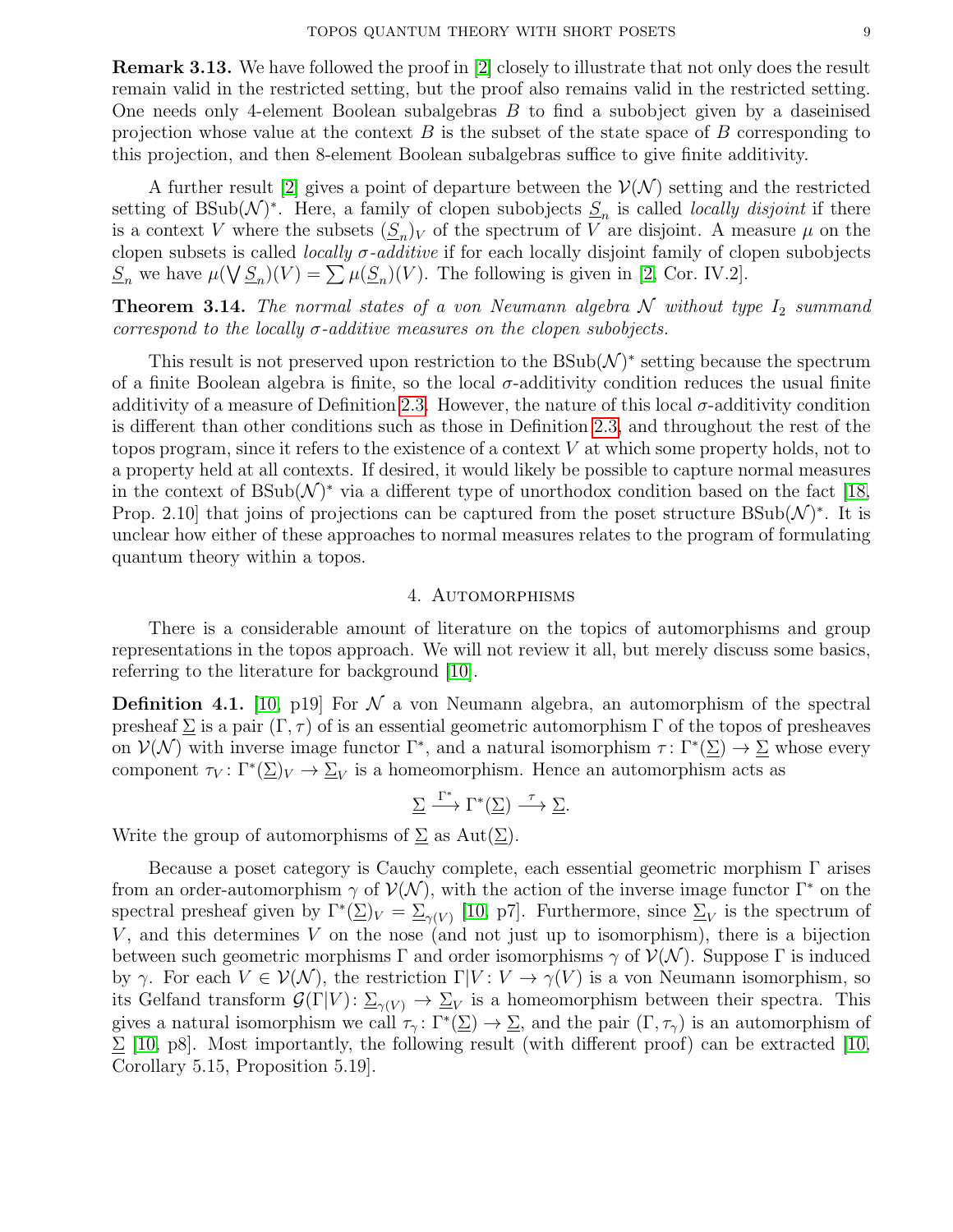<span id="page-9-0"></span>**Theorem 4.2.** Let N be a von Neumann algebra without type  $I_2$  summand, and let  $\gamma$  be an order-automorphism of  $\mathcal{V}(\mathcal{N})$  with associated essential geometric morphism  $\Gamma$ . The natural isomorphism  $\tau_{\gamma}$  is the unique one for which  $(\Gamma, \tau_{\gamma})$  is an automorphism of  $\Sigma$ .

*Proof.* Since Aut $(\Sigma)$  is a group [\[10,](#page-12-11) Lemma 5.2] under  $(\Gamma_1, \tau_1) \cdot (\Gamma_2, \tau_2) = (\Gamma_2 \circ \Gamma_1, \tau_1 \circ \tau_2)$ , it suffices to show that for  $\Gamma$  the identity essential geometric morphism there is exactly one natural isomorphism  $\tau : \Sigma \to \Sigma$  each component of which is a homeomorphism. Clearly, the identical natural isomorphism is one such isomorphism, we must show it is the only one.

We use the duality between spectra of abelian von Neumann algebras and their Boolean algebras of projections. Consider the co-presheaf I on  $B\text{Sub}(\mathcal{V})$  defined for B and  $B' \subseteq B$  by

$$
I(B) = B
$$
 and  $I(i_{B',B})$  is the identical embedding of B' into B.

It suffices to show that if  $\nu: I \to I$  is a natural isomorphism with each component  $\nu_B$  an automorphism of B, then  $\nu$  is the identity. For this, let p be a projection of N, generating the Boolean algebra  $B_p = \{0, p, 1 - p, 1\}$ . Since  $\nu_{B_p}$  is an automorphism of  $B_p$  it maps p to either itself or  $1-P$ . Since N has no type I<sub>2</sub>-factor, there is an 8-element Boolean algebra C containing  $B_p$ . In C one of p and  $1 - p$  is an atom, and the other a coatom. So the automorphism  $\nu_C$ cannot map p to  $1 - p$ , and since  $\nu_C$  extends  $\nu_{B_p}$  also  $\nu_{B_p}$  must map p to itself, and so equal the identity. By naturality of  $\nu$  thus  $\nu_B(p) = p$  for any Boolean algebra B that contains p. It follows that  $\nu_B$  is the identity for each B.

Corollary 4.3. If N has no type  $I_2$  summands, then the group  $Aut(\underline{\Sigma})$  is isomorphic to the opposite of the group  $Aut(V(N))$  of order-automorphisms of  $V(N)$ .

*Proof.* The above discussion and theorem shows that each order-automorphism  $\gamma$  of  $\mathcal{V}(\mathcal{N})$  gives rise to a unique element  $(\Gamma, \tau)$  of Aut $(\Sigma)$ . That this bijective correspondence is contravariantly compatible with the group operations is not difficult to see. Note that the contravariance is a consequence of the arbitrary choice of multiplication of  $Aut(\Sigma)$  and would be covariance if the opposite choice had been made in [\[6\]](#page-12-1).  $\square$ 

Now shift attention from the poset  $\mathcal{V}(\mathcal{N})$  to the poset  $\mathcal{V}(\mathcal{N})^*$  of elements of height at most two in  $\mathcal{V}(\mathcal{N})$ . Definition [4.1](#page-8-1) modifies to this setting obviously, giving rise to the automorphism group  $\text{Aut}(\underline{\Sigma}^*)$  of the spectral presheaf over  $\mathcal{V}(\mathcal{N})^*$ .

<span id="page-9-1"></span>**Corollary 4.4.** If N has no type  $I_2$  summands, then the group  $Aut(\underline{\Sigma}^*)$  is isomorphic to the opposite of the group  $\text{Aut}(\mathcal{V}(\mathcal{N})^*)$  of order-automorphisms of  $\mathcal{V}(\mathcal{N})^*$ .

*Proof.* The discussion preceding Theorem [4.2](#page-9-0) and the proof of Theorem 4.2 remain intact.  $\square$ 

To complete this line of thought, we compare the automorphism groups of the two posets.

<span id="page-9-2"></span>**Theorem 4.5.** For  $N$  a von Neumann algebra, restriction gives an isomorphism between the automorphism groups  $\text{Aut}(\mathcal{V}(\mathcal{N}))$  and  $\text{Aut}(\mathcal{V}(\mathcal{N})^*)$ .

*Proof.* We may work instead with the posets  $BSub(\mathcal{N})$  and  $BSub(\mathcal{N})^*$ , which are are isomorphic to  $\mathcal{V}(\mathcal{N})$  and  $\mathcal{V}(\mathcal{N})^*$ . If  $\gamma$  is an automorphism of BSub( $\mathcal{N}$ ), it must preserve the height of elements, so the restriction  $\gamma$  BSub( $\mathcal{N}$ )<sup>\*</sup> is an automorphism of BSub( $\mathcal{N}$ )<sup>\*</sup>. Restriction preserves composition. Suppose  $\gamma$  and  $\gamma'$  are automorphisms of BSub(N) whose restrictions to BSub(N)<sup>\*</sup> agree. Then  $\gamma$  and  $\gamma'$  are equal, because each element of BSub(N) is the join of the atoms beneath it. It remains to show that each automorphism  $\phi$  of BSub( $\mathcal{N}$ )<sup>\*</sup> arises as the restriction of an automorphism of  $BSub(\mathcal{N})$ .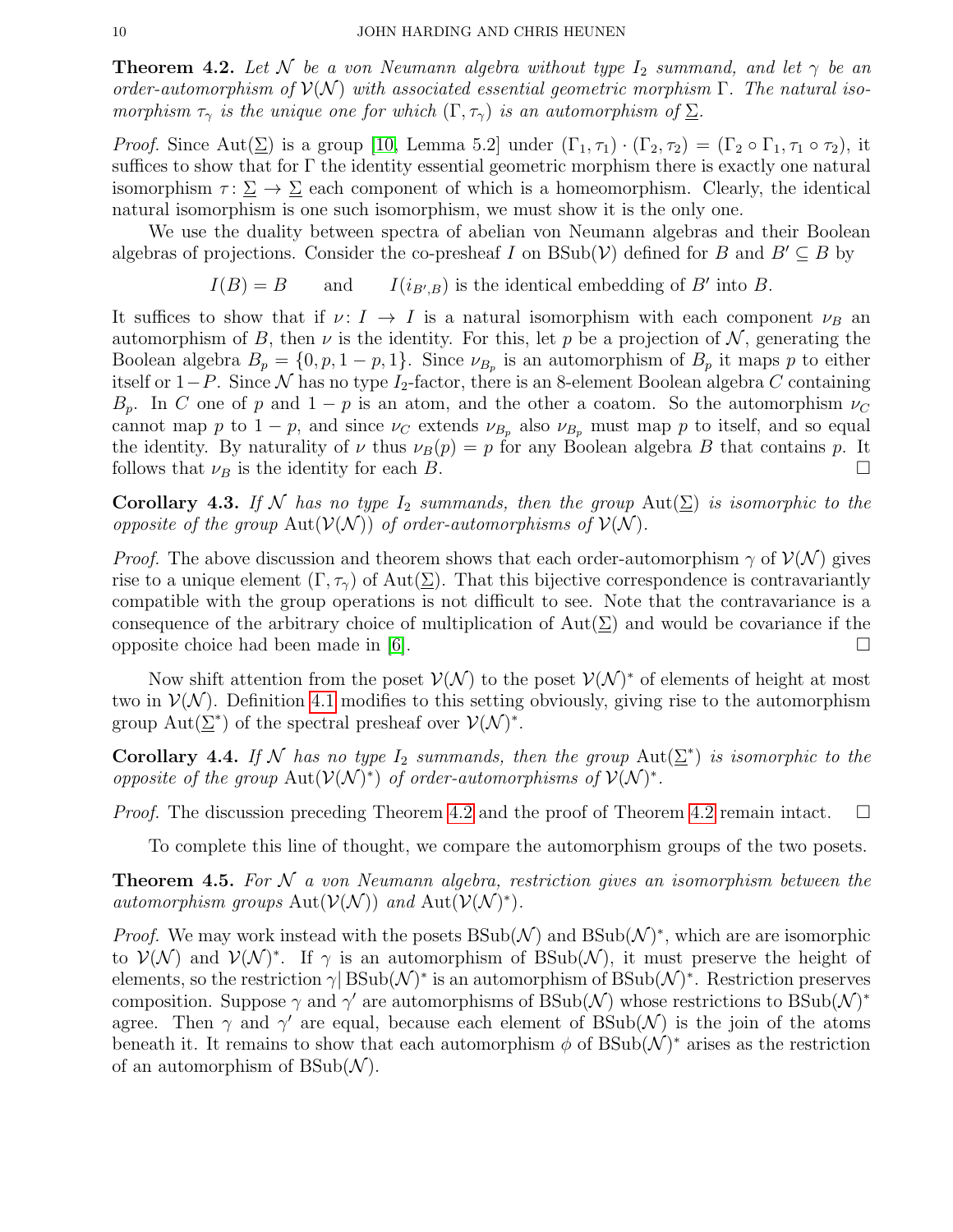We make use of results of [\[16\]](#page-12-19). We will use P for the poset of elements of  $\text{BSub}(\mathcal{N})$  of height at most three (this was called  $BSub(\mathcal{N})^*$  in [\[16\]](#page-12-19)). Atoms of P are called points, the elements of height two lines, the elements of height three planes, and the poset P is the hypergraph  $\mathcal{G}(\mathcal{P}(\mathcal{N}))$ associated to the orthomodular lattice  $\mathcal{P}(\mathcal{N})$ . Since  $\mathcal{P}(\mathcal{N})$  is an orthomodular lattice, and hence an orthomodular poset, P can be constructed from its elements  $\text{BSub}(\mathcal{N})^*$  of height at most two as follows [\[16,](#page-12-19) Thm. 6.8]. For each downset of  $\text{BSub}(\mathcal{N})$  that is isomorphic to the elements of height at most two in the lattice of subalgebras of a 16-element Boolean algebra, insert an element of height three above all the elements in this downset. In the language of [\[16\]](#page-12-19), every configuration that looks like a plane is a plane. It follows that the automorphism  $\phi$  of  $\text{BSub}(\mathcal{N})^*$ extends to an automorphism  $\phi$  of P.

Recall the notions of a tall and short orthodomain [\[16,](#page-12-19) Definition 5.13]. Since each element of P has height at most three, P is a short orthodomain, and it follows from [\[16,](#page-12-19) Proposition 5.14] that  $BSub(\mathcal{N})$  is a tall orthodomain. For each x in  $BSub(\mathcal{N})$ , it follows from [\[16,](#page-12-19) Definitions 5.1] and 5.9] that the set  $\downarrow x \cap P$  is a Boolean shadow. By definition of a tall orthodomain, there is a bijective correspondence between elements x of  $BSub(\mathcal{N})$  and Boolean shadows S of P where the element x corresponds to the Boolean shadow  $\downarrow x \cap P$  and the Boolean shadow  $S \subseteq P$  corresponds to its join  $\bigvee S$  in BSub(N). Since automorphisms of P take Boolean shadows to Boolean shadows,  $\hat{\phi}$  can be extended to an automorphism  $\gamma$  of BSub(N) by setting  $\gamma(\bigvee S) = \bigvee \gamma(S)$  for each Boolean shadow S. Clearly the restriction of  $\gamma$  to  $\text{BSub}(\mathcal{N})^*$  is  $\phi$ .

Write Aut $(\mathcal{P}(\mathcal{N}))$  for the automorphism group of the orthomodular lattice  $\mathcal{P}(\mathcal{N})$ , and Aut<sub>Jordan</sub> (N) for the group of automorphisms of N with its Jordan product, and Aut $(\mathcal{N}_{part})$  for the group of automorphisms of  $N$  with its partial structure [\[10,](#page-12-11) Definitions 4.3 and 4.5].

**Corollary 4.6.** If N is not isomorphic to  $\mathbb{C}^2$  and has no type  $I_2$ -summand, then all of the groups  $Aut(V(N)), Aut(V(N)^*), Aut(\mathcal{P}(N)), Aut_{Jordan}(N)$  and  $Aut(\mathcal{N}_{part})$  are isomorphic, and they are contravariantly isomorphic to the groups  $Aut(\underline{\Sigma})$  and  $Aut(\underline{\Sigma}^*)$ . Furthermore, there is an embedding of the automorphism group  $Aut(\mathcal{N})$  of  $\mathcal N$  into each of the first four groups, and a contravariant embedding of it into the latter two.

*Proof.* Combine Corollary [4.4](#page-9-1) and Theorem [4.5](#page-9-2) with [\[10,](#page-12-11) Corollary 5.15].  $\Box$ 

In the process of considering further the use of automorphisms in the treatment of *flows* in [\[11\]](#page-12-25), we had trouble with the embedding of the automorphism group of the spectral presheaf into the automorphism group of the Heyting algebra of clopen subobjects of the spectral presheaf [\[6,](#page-12-1) Proposition 4.3]. The indicated formula, described also in equation (38) does give a homomorphism between the automorphism groups, but injectivity is not shown, and it seems that it maps each automorphism to the identity automorphism of the Heyting algebra of clopen subobjects. Of course, this would be the same also over the poset  $\mathcal{V}(\mathcal{N})^*$ , which is our point.

# 5. Concluding remarks

<span id="page-10-0"></span>We have shown that many of the core results in the topos approach over  $\mathcal{V}(\mathcal{N})$  are retained upon restriction to a topos over the simpler poset  $\mathcal{V}(\mathcal{N})^*$ . Further, aspects of the topos approach simplify considerably in the  $\mathcal{V}(\mathcal{N})^*$  setting. It is not clear what is gained in the more general setting that is not gained in the simpler one, or if the topos over the simpler object is sufficient.

The toposes in the two settings are different. That the difference is not felt by restriction comes from the following fact. Many results of the topos approach involve embedding of physical notions such as projections into a certain collection of presheaves, and generally these embeddings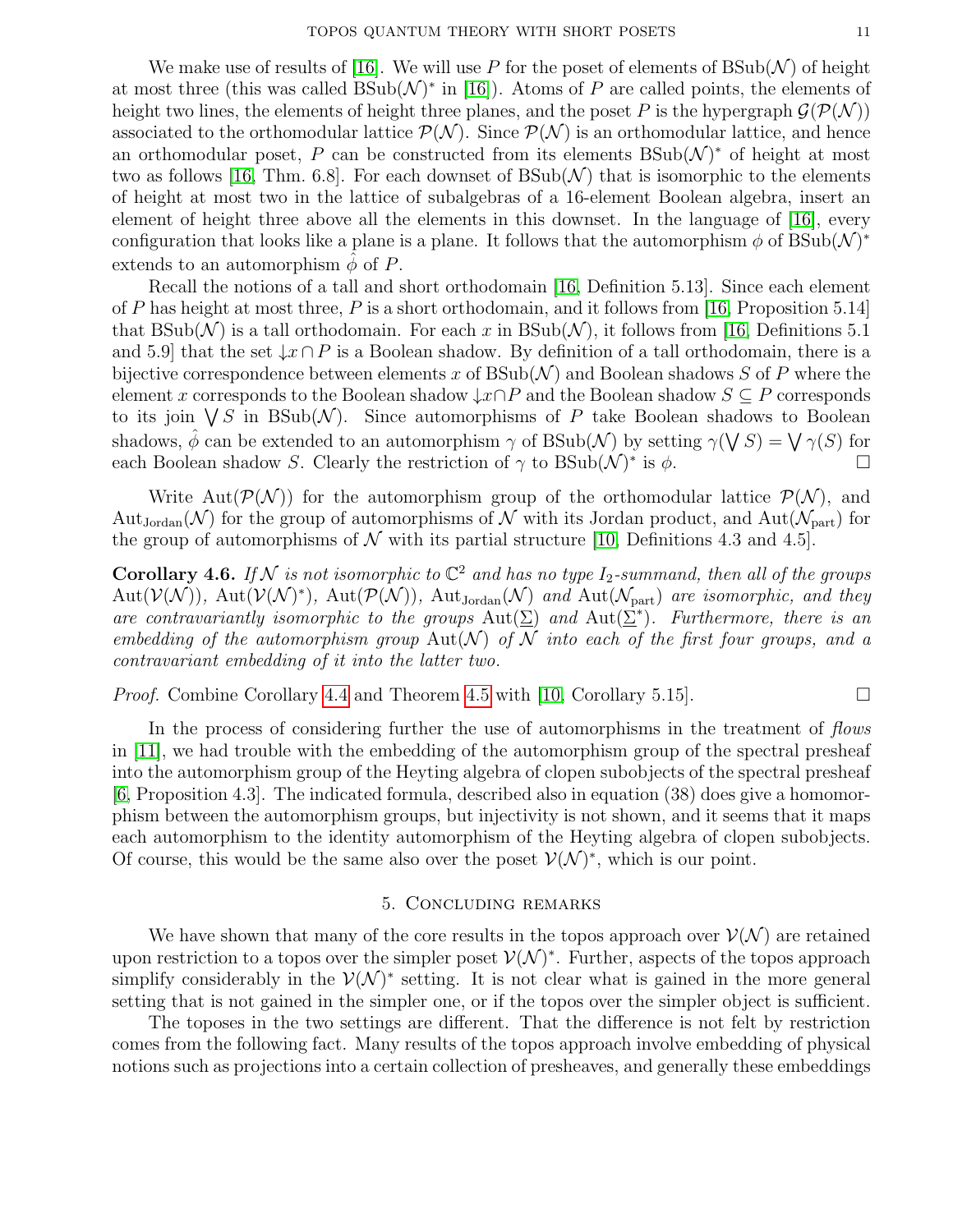are not onto. The role of the presheafs that do not come from their actual counterparts is not clear, and this applies in both settings. The two settings will have different supplies of these unfelt presheaves (perhaps the  $\mathcal{V}(\mathcal{N})$  setting has more, we do not know), but the importance of this is not clear.

The logic of the toposes in the two settings differs too. Recall that the Heyting algebra of downsets of a poset  $P$  has height:

- 0 precisely when it satisfies the formula  $\varphi_0$  given by  $((y \to x) \to y) \to y$ ;
- at most 1 precisely when it satisfies the formula  $\varphi_1$  given by  $((z \to \varphi_0) \to z) \to z;$
- at most 2 precisely when it satisfies the formula  $\varphi_2$  given by  $((w \to \varphi_1) \to w) \to w$ .

The poset  $\mathcal{V}(\mathcal{N})$  is of infinite height if and only if  $\mathcal N$  is infinite-dimensional, so its downsets will not satisfy any of these conditions. But  $\mathcal{V}(\mathcal{N})^*$  always has height at most 2, so satisfies the third condition. This is reflected in the equational properties of the logic of the topos. The connection between these laws of intuitionistic logic that separate the toposes over  $\mathcal{V}(\mathcal{N})$  and over  $\mathcal{V}(\mathcal{N})^*$ and properties of the quantum mechanical system represented by  $\mathcal N$  is not apparent.

Finally, the topos approach of Heunen, Landsman and Spitters [\[20\]](#page-12-13) more generally considers a C<sup>\*</sup>-algebra N instead of a von Neumann algebra, and the poset  $\mathcal{C}(\mathcal{N})$  of all commutative C<sup>\*</sup>-subalgebras instead of  $V(N)$ . In general  $C(N)$  and  $V(N)$  are very different, because a von Neumann algebra  $\mathcal N$  can have more abelian  $C^*$ -subalgebras than abelian von Neumann subalgebras. But  $\mathcal{C}(\mathcal{N})^*$  equals  $\mathcal{V}(\mathcal{N})^*$  because all elements of  $\mathcal{C}(\mathcal{N})^*$  are finite-dimensional and hence von Neumann algebras themselves. Therefore one might consider the topos based on  $\mathcal{C}(\mathcal{N})^*$  for arbitrary C<sup>\*</sup>-algebras N. However, it is hard to compare this to the topos based on  $\mathcal{C}(\mathcal{N})$ , because unlike for von Neumann algebras  $\mathcal{N}$ , a C<sup>\*</sup>-algebras  $\mathcal{N}$  may not have many projections, and all techniques based on Boolean algebras that we used cannot be applied.

In conclusion, consideration of the topos over  $\mathcal{V}(\mathcal{N})^*$  rather than  $\mathcal{V}(\mathcal{N})$  raises a number of specific questions about the topos approach that may lead to a better understanding of it. If it turns out that the topos over  $\mathcal{V}(\mathcal{N})^*$  is sufficient, this may allow considerable simplification of aspects of the topos approach, and also open the door to the geometrical techniques to treat the posets  $\mathcal{V}(\mathcal{N})^*$  and the morphisms between them as described in [\[16,](#page-12-19) [18\]](#page-12-20).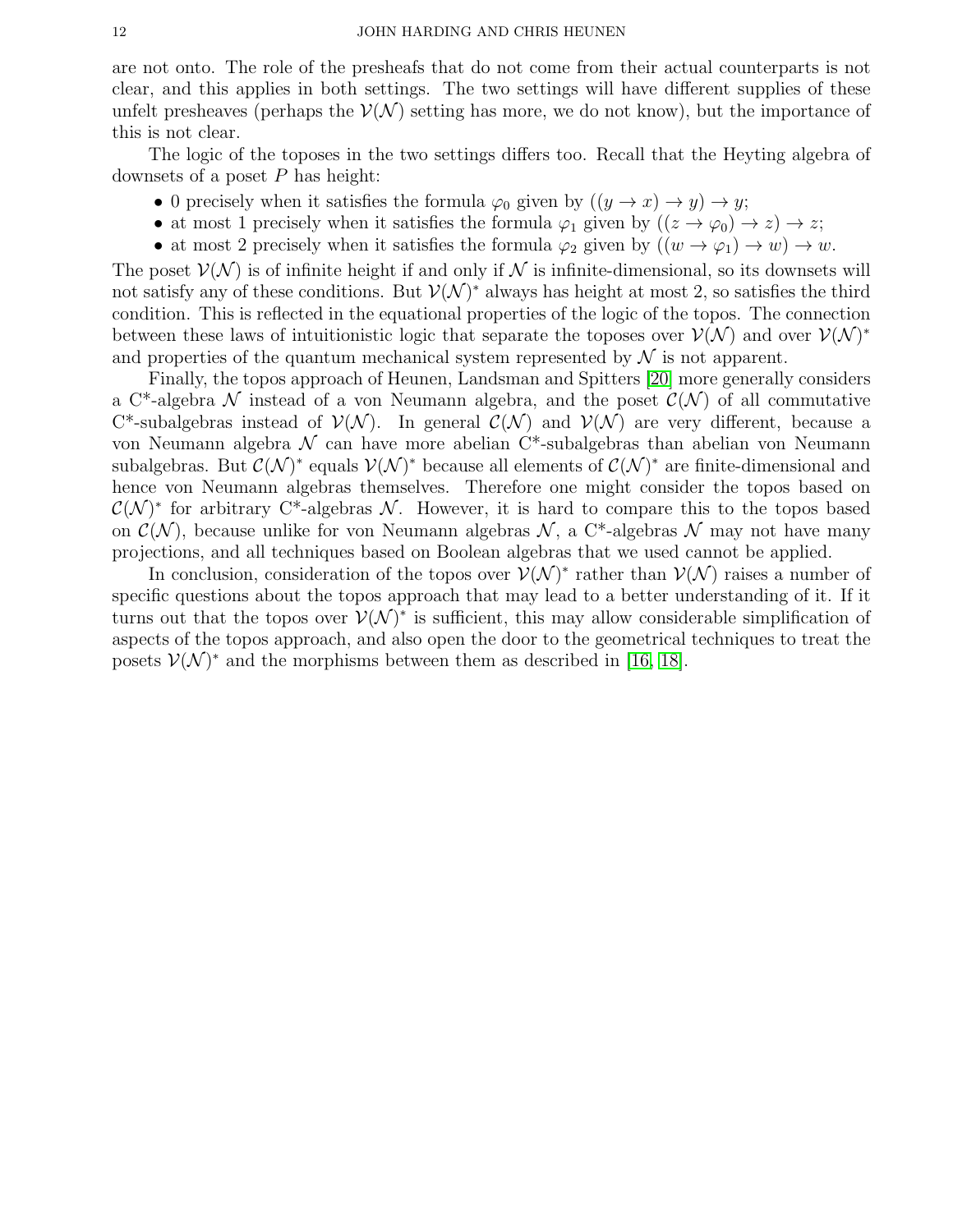### **REFERENCES**

- <span id="page-12-23"></span>[1] G. Carù, On the cohomology of contextuality, Proceedings of QPL, EPTCS 236:21-39, 2017.
- <span id="page-12-0"></span>[2] A Döring, *Quantum states and measures on the spectral presheaf*,  $a\bar{x}$ iv:0809.4847, 2008.
- <span id="page-12-9"></span>[3] A. Döring, *Spectral presheaves as quantum state spaces*, Philos. Trans. Roy. Soc. A 373 no. 2047, 2015.
- <span id="page-12-10"></span>[4] A. Döring, *Topos-based logic for quantum systems and bi-Heyting algebras*, Logic and algebraic structures in quantum computing, 151?173, Lect. Notes Log., 45, Assoc. Symbol. Logic, La Jolla, CA, 2016.
- <span id="page-12-11"></span>[5] A. Döring and B. Dewitt, Self-adjoint operators as functions I, Comm. Math. Phys. 328  $(2)$ , 499–525, 2014.
- <span id="page-12-1"></span>[6] A. Döring and J. Harding, Abelian subalgebras and the Jordan structure of a von Neumann algebra, Houston J. Math. 42(2):559–568, 2016.
- <span id="page-12-2"></span>[7] A. Döring and C. J. Isham, 'What is a thing?': topos theory in the foundations of physics, arXiv:0803.0417, 2008.
- <span id="page-12-12"></span>[8] A. Döring and C. J. Isham, 'What is a thing?': topos theory in the foundations of physics, New structures for physics, 753?937, Lecture Notes in Phys., 813, Springer, Heidelberg, 2011.
- [9] A. Döring, A. and C. J. Isham, *Classical and quantum probabilities as truth values*, J. Math. Phys. 53 (3), 2012.
- [10] A. Döring, *Generalized Gelfand spectra*,  $arXiv:1212.2613v2$ , 2013.
- <span id="page-12-25"></span>[11] A. Doring, Flows on generalized Gelfand spectra of nonabelian unital C<sup>∗</sup>-algebras and time evolution of quantum systems, arXiv:1212.4882v2, 2013.
- [12] C. Faure and A. Frölicher, *Modern projective geometry*, Mathematics and its Applications, 521. Kluwer Academic Publishers, Dordrecht, 2000.
- <span id="page-12-17"></span>[13] C. Flori, Review of the topos approach to quantum theory, ArXiv:1106.5660, 2011.
- <span id="page-12-3"></span>[14] C. Flori, A first course in topos quantum theory, Lecture Notes in Physics 868, Springer-Verlag, 2013.
- <span id="page-12-4"></span>[15] C. FLori, A second course in topos quantum theory, Lecture Notes in Physics 944, Springer-Verlag, 2018.
- <span id="page-12-19"></span>[16] J. Harding, C. Heunen, A. J. Lindenhovius, and M. Navara, Boolean subalgebras of orthoalgebras, arXiv:1711.03748, 2018.
- <span id="page-12-21"></span>[17] J. Harding, E. Jager, and D. Smith, Group-valued measures on the lattice of closed subspaces of a Hilbert space, Internat. J. Theoret. Phys. 44:539–548, 2005.
- <span id="page-12-20"></span>[18] J. Harding and A. J. Lindenhovius, *Hypergraphs and*  $AW^*$ *-algebras*, manuscript.
- <span id="page-12-16"></span>[19] C. Heunen, The many classical faces of quantum structures, Entropy 19:144, 2017.
- <span id="page-12-13"></span>[20] C. Heunen, N. P. Landsman, and B. Spitters, A Topos for Algebraic Quantum Theory, Communications in Mathematical Physics 291. 63-110. 2009.
- <span id="page-12-14"></span>[21] C. Heunen, N. P. Landsman, and B. Spitters, Bohrification of Operator Algebras and Quantum Logic, Synthese. http://dx.doi.org/10.1007/s11229-011-9918-4. 2011.
- <span id="page-12-15"></span>[22] C. Heunen, N. P. Landsman and B. Spitters, Bohrification. Deep Beauty: Mathematical Innovation and Research for Underlying Intelligibility in the Quantum World, ed. Hans Halvorson. Cambridge University Press. 2011.
- <span id="page-12-5"></span>[23] C. J. Isham and J. Butterfield, A Topos perspective on the Kochen-Specker theorem. I. Quantum states as generalized valuations, Internat. J. Theoret. Phys. 37:2669–2733, 1998.
- <span id="page-12-6"></span>[24] C. J. Isham and J. Butterfield, A Topos perspective on the Kochen-Specker theorem. II. Conceptual aspects, and quantum analogs, Internat. J. Theoret. Phys. 38:827–859, 1999.
- <span id="page-12-7"></span>[25] C. J. Isham, J. Hamilton, and J. Butterfield, A Topos perspective on the Kochen-Specker theorem. III. Von Neumann algebras as the base category, Internat. J. Theoret. Phys. 39:1413–1436, 2000.
- <span id="page-12-8"></span>[26] C. J. Isham and J. Butterfield, A Topos perspective on the Kochen-Specker theorem. IV. Interval valuations, Internat. J. Theoret. Phys. 41:613–639, 2002.
- <span id="page-12-24"></span>[27] R. V. Kadison and J. R. Ringrose, Fundamentals of the Theory of Operator Algebras. Vol. I: Elementary Theory. New York, Academic Press 1983.
- [28] S. Kochen and E. P. Specker, Logical structures arising in quantum theory, The theory of models, ed. J. W. Addison, L. Henkin and A. Tarski, North-Holland, Amsterdam, 1965.
- <span id="page-12-22"></span>[29] F. Roumen, Cohomology of effect algebras, Proceedings QPL, EPTCS 236:174-201, 2017.
- <span id="page-12-18"></span>[30] S. Wolters, A comparison of two topos-theoretic approaches to quantum theory, arXiv:1010.2031, 2011.